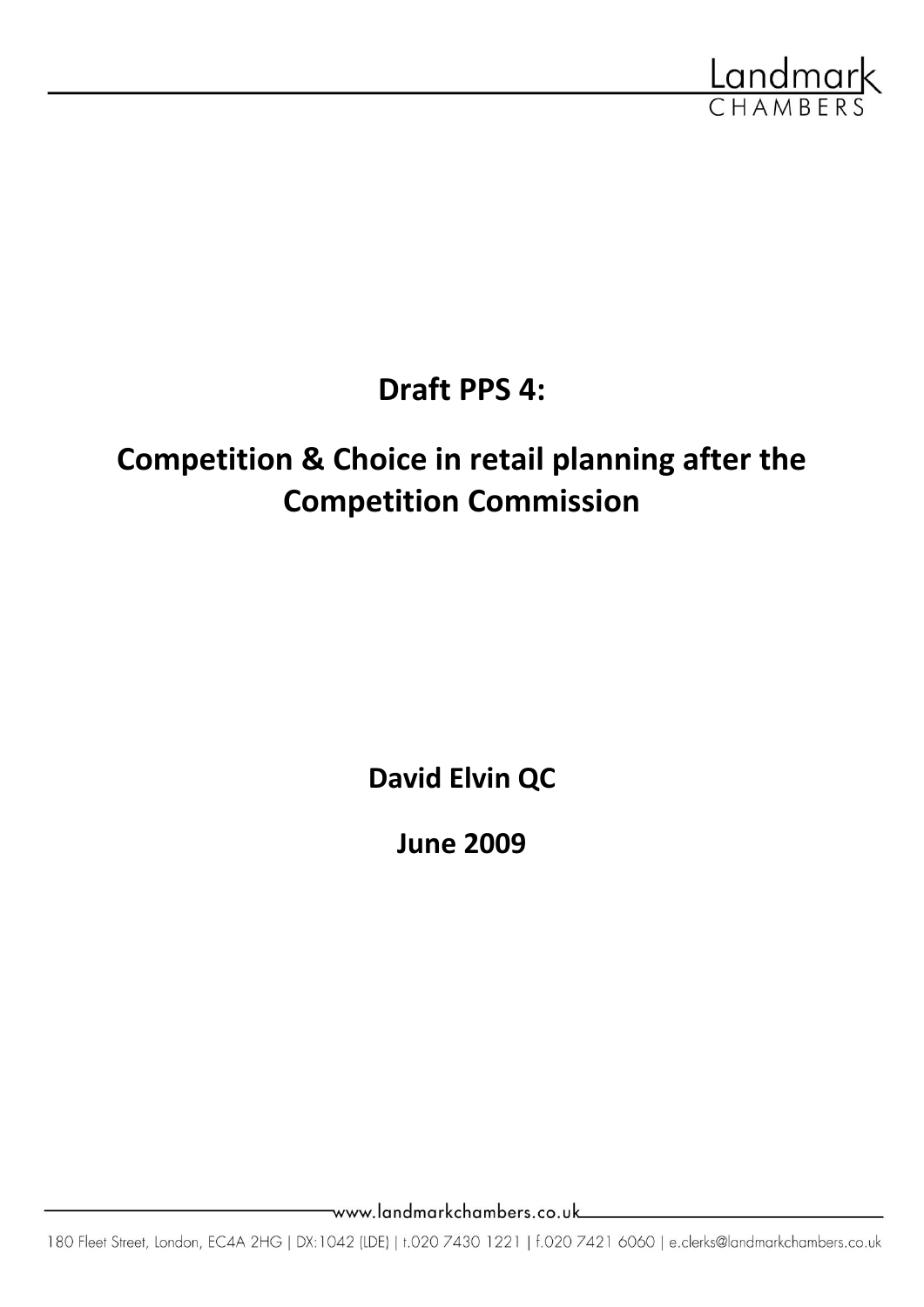

## **Draft PPS 4: Competition & Choice in retail planning after the Competition Commission**

### **David Elvin QC**

#### **Introduction**

1. Competition and choice has been an important aspect of Government policy on town centre and retail planning for some time though in terms that:

> "1.7 It is not the role of the planning system to restrict competition, preserve existing commercial interests or to prevent innovation."  $[PPS 6]$

- 2. However, in the last 18 months, the role of competition and choice has provided focus for further debate and concern given the recommendations by the Competition Commission ("**CC**") in its Report of the Groceries Inquiry (April 2008) to put competition on a more regulated footing. The CC would give competition a role far more distinct, and potentially separate role from tradition land use planning although the problem which it saw as requiring remedy was a supposed failure in land use planning.
- 3. However, the CC's Report was successfully challenged before the Competition Appeals Tribunal ("**CAT**") by Tesco, albeit on a relatively narrow ground, and the issue has been remitted to the CC for further consideration. That process is underway.
- 4. Meantime, DCLG has issued, in two phases, new policy statements neither of which on their face purport to resolve the issue definitively due to the lack of conclusion in the CC Groceries Inquiry process:
	- (1) Draft PPS4 and amendments to PPS6; and
	- (2) The new draft PPS4 which will replace PPGs 4 & 5, PPS6, and parts of PPS 7, issued last month with the "living draft" guidance which will be dealt with by other speakers.
- 5. The prospect of a new, complex issue being introduced into the planning system, already criticised by the CC as over complex and costly, is not necessarily a tempting one particularly in the current economic climate. Indeed, there are clear signs in draft PPS4 that DCLG may share this view and, more importantly, appears to be seeking to remedy the barrier to entry identified by the CC though the more rational means of addressing retail planning policy rather than adopting the counter-intuitive approach of the CC of grafting yet more complexity onto the existent development control system and policy structure.
- 6. Draft PPS4 offers, if not a wholly new approach, one which is to be welcomed: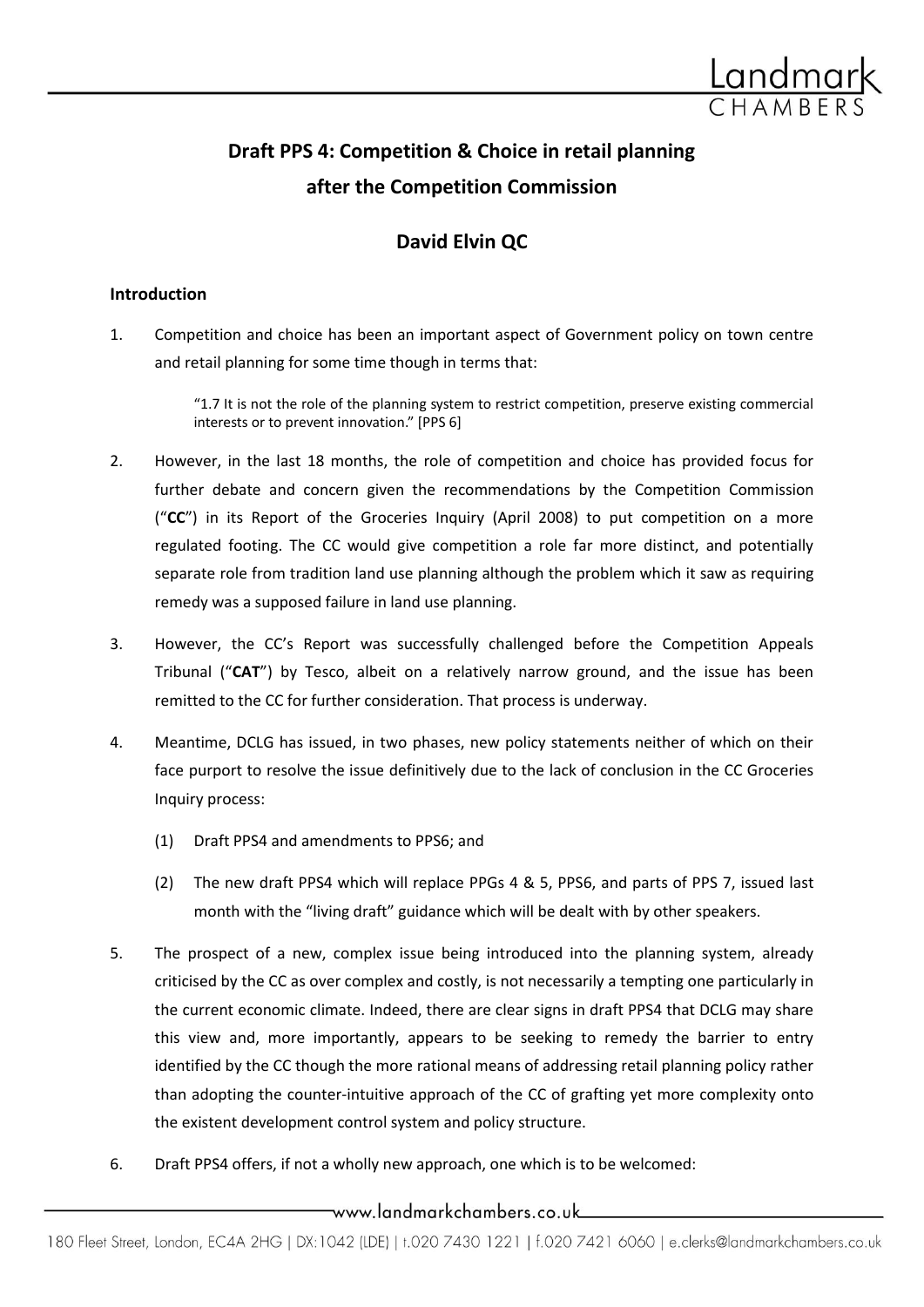

(1) An increased emphasis on economic development, although it would have been preferable if the strong emphasis in the Ministerial Forward had been more closely incorporated as an overriding policy objective $1$ -

"In uncertain economic times, the planning system needs to do all that it can to support the economic aspirations of our communities, whether in cities, market towns or rural villages. For the first time, this comprehensive new draft statement brings together in one place all of the Government's key planning policies relating to the economy and streamlines and simplifies policy to focus on what is important to allow the economy to grow in a sustainable manner. It sends a clear signal that we are determined to ensure the long term economic success of our communities with a coherent and modern set of policies designed to meet the challenges of global competition for jobs and investment and rapid advances in technology and working patterns. Our policies will also help local communities to grasp the economic opportunities arising from the global shift towards low carbon products and services. ...

At the heart of our policy is the requirement that development plans need to have clear, proactive, proportionate and flexible policies aimed at supporting the start up and growth of businesses, attracting inward investment and increasing employment, particularly in deprived areas. It emphasises that we need also to protect existing investment in our cities and towns by safeguarding the town centres which are the bedrock of our economic future."

Compare the statement by the DOE NI Planning Minister, Sammy Wilson, on 11 May 2009 which (although set in a more detailed context) sends a strong message:

"I want to give decision-makers the confidence and support to make judgements which will give greater weight to economic considerations where it is appropriate to do so. I want to give clarity and to leave no one in any doubt about how to deal with economic considerations.

This is not a change of policy. The purpose of this statement is to provide certainty and to give guidance so that the planning system can play a positive role in encouraging investment and kick-starting regeneration. To that end, the following paragraph clarifies the weight that should be accorded to economic aspects in the making of planning decisions.

Full account shall be taken of the economic aspects of a planning proposal, including the wider benefits to the regional or local economy, alongside social and environmental aspects, in so far as they as they are material considerations in the determination of the planning application to which they relate. In cases where the economic benefits of a proposal are significant, substantial weight shall be afforded to them in the determination of that planning application."

- (2) The format of the PPS is welcome since it sets out the key policy statements and does not mix them up with more detailed explanations as to the application of policy. It has been a tendency of policy in the last 10 or so years to have a constant accretion of additional points and explanation to policy and for the key messages to become lost in the mass of text;
- (3) The new impact test at EC20 which pulls together the various considerations which have

 $\overline{a}$ 

 $<sup>1</sup>$  It takes until EC4.1 and EC12.1 for the more general economic objective to be stated, rather than at the</sup> outset.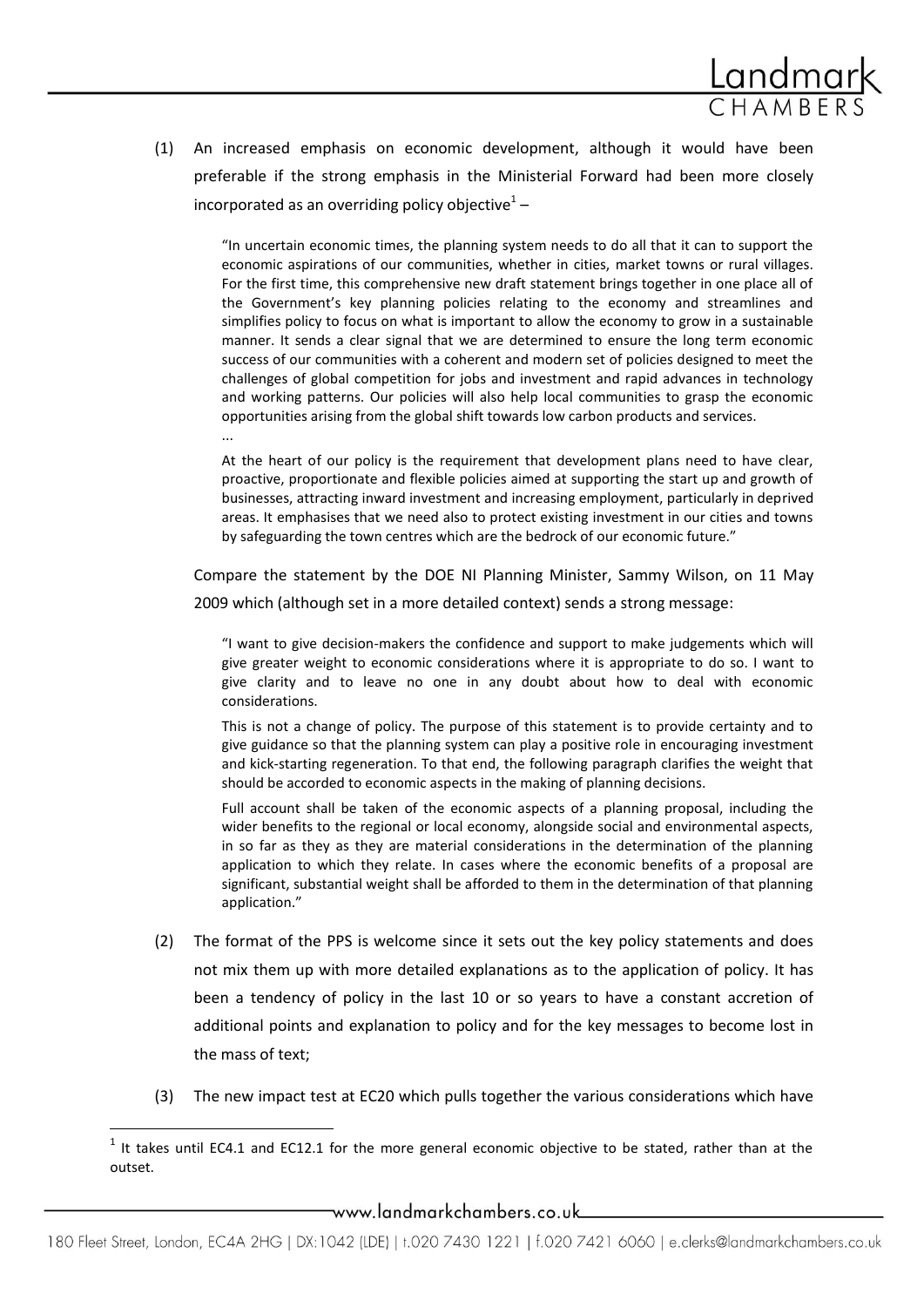

previously been spread around policy and adds issues such as scale, accessibility, design to more traditional vitality and viability impact considerations. Oddly, climate change resilience appears first although it does not appear an impact as such and it might have been thought that economic benefits would have been placed first given the general emphasis of the paper;

- (4) The abolition of the need test which adds little if anything, other than greater complexity, to the requirements of the sequential approach;
- (5) The production of separate practice guidance on the new impact test and the sequential approach which is not intended to create policy but to provide guidance as to how to carry out the various assessments.
- 7. This paper examines:
	- (1) The position under current/former planning policy;
	- (2) The CC recommendations, including the prospect of ensuring appropriate choice between different retailers ("fascia choice") and competition; and
	- (3) The current position under draft PPS4.

#### **Current planning policy**

8. PPS 6 (2006) introduced as series of provisions referring to choice which were not present in the earlier versions of PPG 6 (other than PPS6 para. 1.7):

> "1.4 There are other Government objectives which need to be taken account of in the context of the key objective in Paragraph 1.3 above:

> • enhancing consumer choice by making provision for a range of shopping, leisure and local services, which allow genuine choice to meet the needs of the entire community, and particularly socially-excluded groups;

> • supporting efficient, competitive and innovative retail, leisure, tourism and other sectors, with improving productivity; and

...

1.5 The following of the Government's wider policy objectives are also relevant, insofar as they would not be inconsistent with the key objective in Paragraph 1.3 above:

• to promote social inclusion, ensuring that communities have access to a range of main town centre uses, and that deficiencies in provision in areas with poor access to facilities are remedied; ...

1.7 It is not the role of the planning system to restrict competition, preserve existing commercial interests or to prevent innovation."

….

"*Site Selection and Land Assembly*

….

2.30 Local authorities should work closely with business, including retailers, leisure operators,

\_www.landmarkchambers.co.uk\_\_\_\_\_\_\_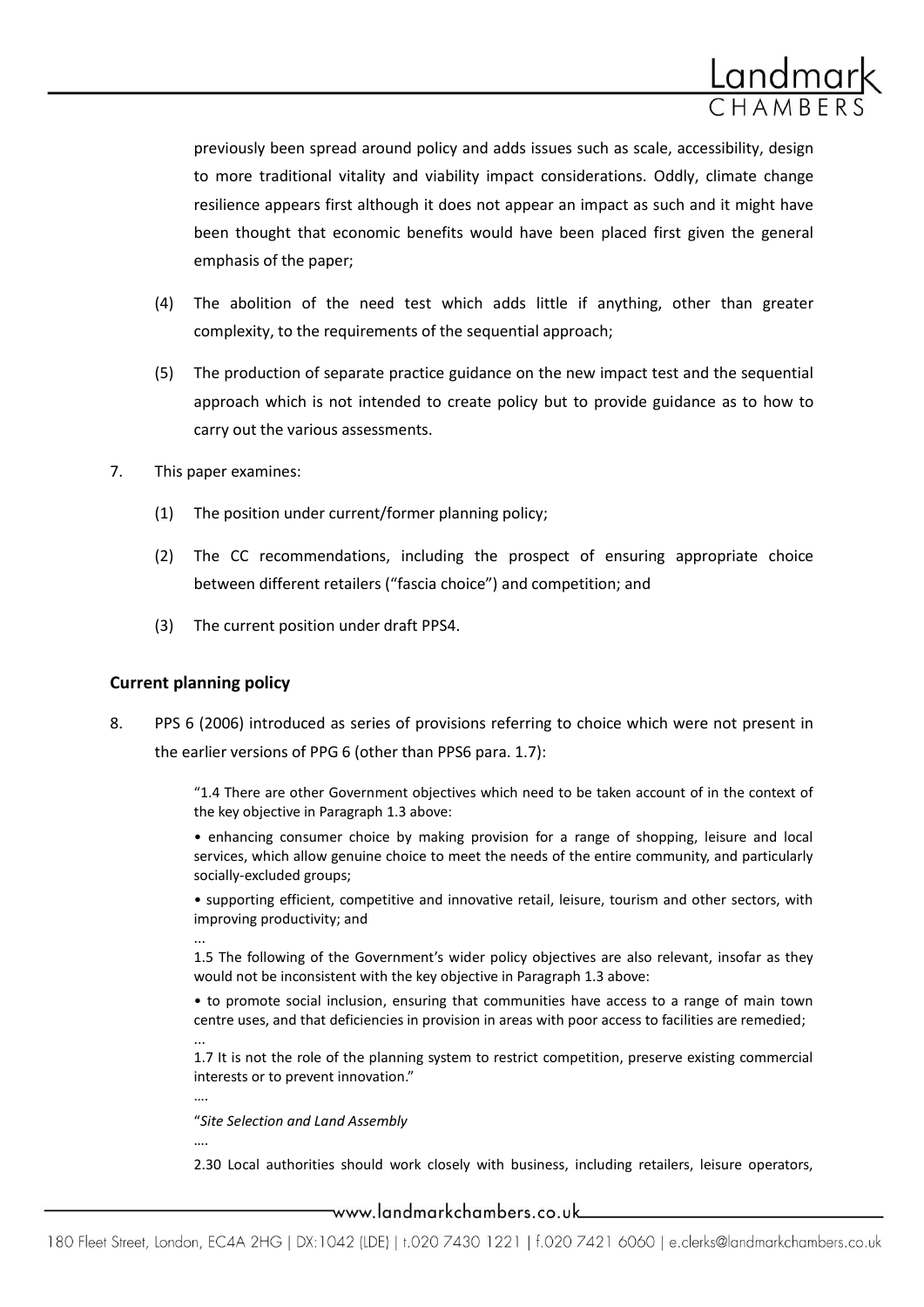

developers, other stakeholders and the community when considering sites for allocation in development plan documents.

2.31 Local planning authorities may need to make choices between competing development pressures in town centres and should use the allocation of new sites to secure their strategy for strengthening and improving the performance of the centre, particularly those areas requiring regeneration.

a) Assess the Need for Development

....

ii) *Qualitative Need*

2.35 In assessing the qualitative need for additional development when preparing its development plan documents, **a key consideration for a local planning authority will be to provide for consumer choice**, by ensuring that:

- an appropriate distribution of locations is achieved, subject to the key objective of promoting the vitality and viability of town centres and the application of the sequential approach, to improve accessibility for the whole community; and
- provision is made for **a range of sites** for shopping, leisure and local services, **which allow genuine choice to meet the needs of the whole community**, particularly the needs of those living in deprived areas (see also paragraphs 2.55-2.58)."
- 9. These provisions are applied to development control decisions: see paras. 3.4 and 3.11.
- 10. The June 1996 version of PPG 6 put the matter much more simply:

"1.1 The Government's objectives are:

- to sustain and enhance the vitality and viability of town centres;

- to focus development, especially retail development, in locations where the proximity of businesses facilitates competition from which all consumers are able to benefit and maximises the opportunity to use means of transport other than the car;

- to maintain an efficient, competitive and innovative retail sector; and

- to ensure the availability of a wide range of shops, employment, services and facilities to which people have easy access by a choice of means of transport.

It is not the role of the planning system to restrict competition, preserve existing commercial interests or to prevent innovation."

- 11. The use of the concept of "choice" in PPG 6 was found in the context of choice of *means of transport* e.g. paras. 1.3, 1.11 etc.
- 12. CB Hillier Parker's report on PPG 6 *Policy Evaluation of the Effectiveness of PPG 6* (ODPM, January 2004) does not appear to have been the impetus for the introduction of the "choice" provisions into PPS 6 since it largely contented itself on referring to the CC's 2000 Report: see e.g. paras. 2.45-2.48 and the Recommendations (pp. 15-16). It did, however, recommend a more general proactive approach to development by local authorities:

"The revised guidance should re-emphasise the obligation on local authorities, in partnership with the private sector, to actively encourage and promote development in town centres. The revised guidance should provide a more positive development framework for actively promoting town centre development…"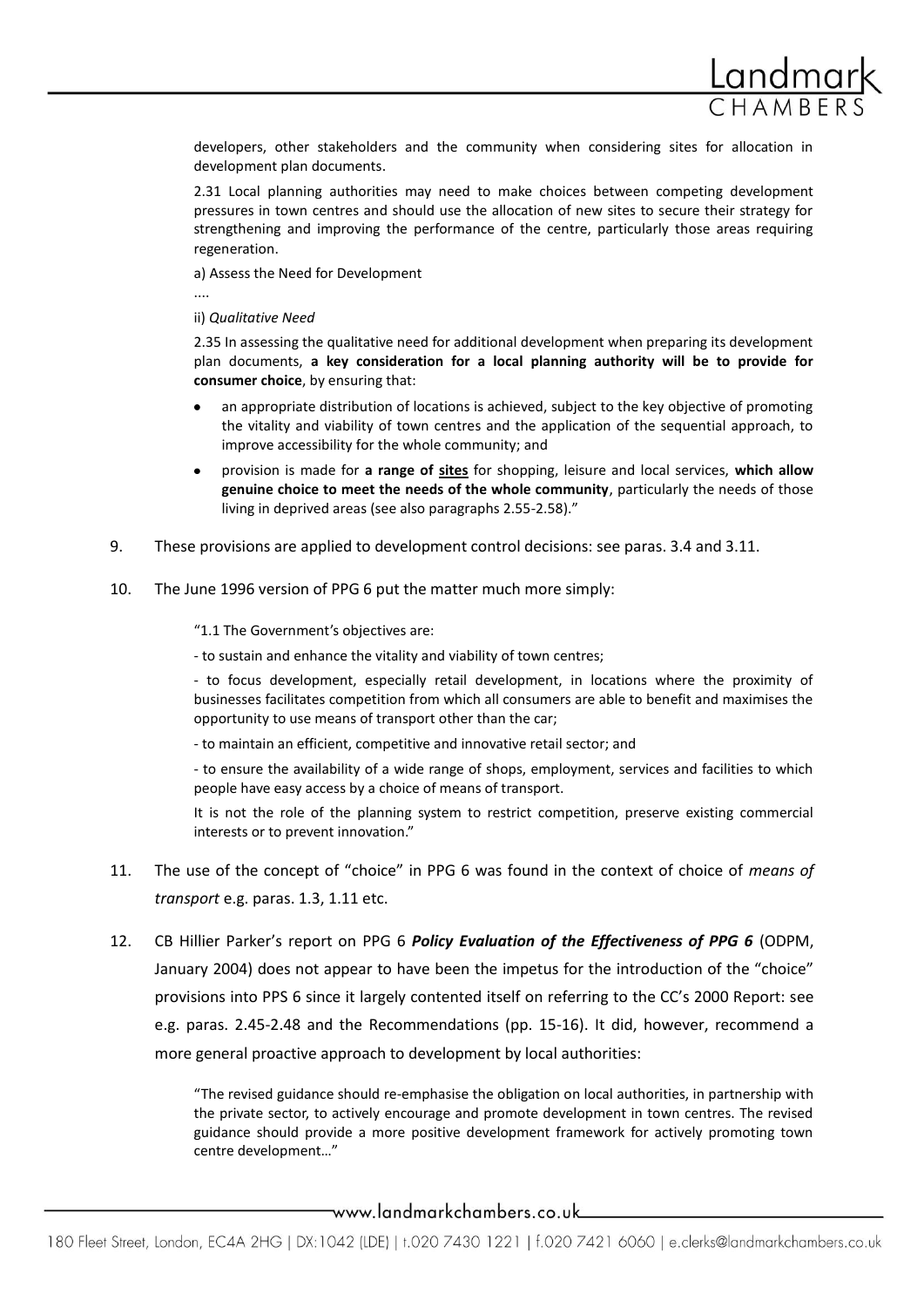

13. CBHP also advised clarification of the elements on "need" although without providing specific advice as to what that might be. See *Executive Summary* para. 51 p. 14 and Chapter 5 paras. 5.30-5.33 pp. 85-86:

> "51. The issue of 'need' has been a key theme throughout this research; our consultation and analysis of decisions has revealed a considerable amount of confusion surrounding the factors that constitute need, and how to measure it. In addition, the assessment of the impact of retail development has been raised as an issue on which good practice guidance is needed. In this respect, we endorse the decision to commission good practice guidance on methods of assessing need and impact in relation to retail development."

- 14. It seems clear that there was a decision in government at the time of PPS6 to focus more on the provision of "genuine choice" and requiring local authorities to take a proactive approach in plan making, development control and town centre management. However, the context in which choice arose was that of qualitative need rather than as a separate or overarching requirement.
- 15. More importantly, the approach to competition and choice was set firmly within the framework of land use planning. In other words, the focus was on the use and development of land and not generally on the identity of the occupier or developer. See well-known statements of principle on such issues in *East Barnet Urban District Council v. British Transport Commission* [1962] 2 Q.B. 484, *Stringer v. Minister for Housing and Local Government* [1970] 1 W.L.R. 1281, at 1294-5, *Westminster City Council v. Great Portland Estates Ltd.* [1985] A.C. 661, at 669-671 and *R. v. Westminster City Council ex p. Monahan* [1990] 1 Q.B. 87, 110-117.

#### **Construction of policy: PPS 6**

- 16. There is no express policy requirement for fascia choice or choice of retailer for its own sake and "choice" simply comes into account generally only once the primary consideration of quantitative need has been considered: PPS6 para. 2.33.
- 17. "Choice" in 1.4, fortified by paras. 2.27 and 2.35, relates to choice within retail as opposed to choice among retail, leisure and services. Choice is related to the substance of the provision of "genuine choice to meet the needs of the entire community". Note:
	- (1) The fact that choice is referred to in the context of the "needs of the entire community";
	- (2) The reference to markets at 2.27 since they "can make a valuable contribution to local choice and diversity in shopping", which shows focus on meeting the substance of choice rather than mere question of retailer identity;
	- (3) The requirement is placed in the context of *qualitative need* considerations; and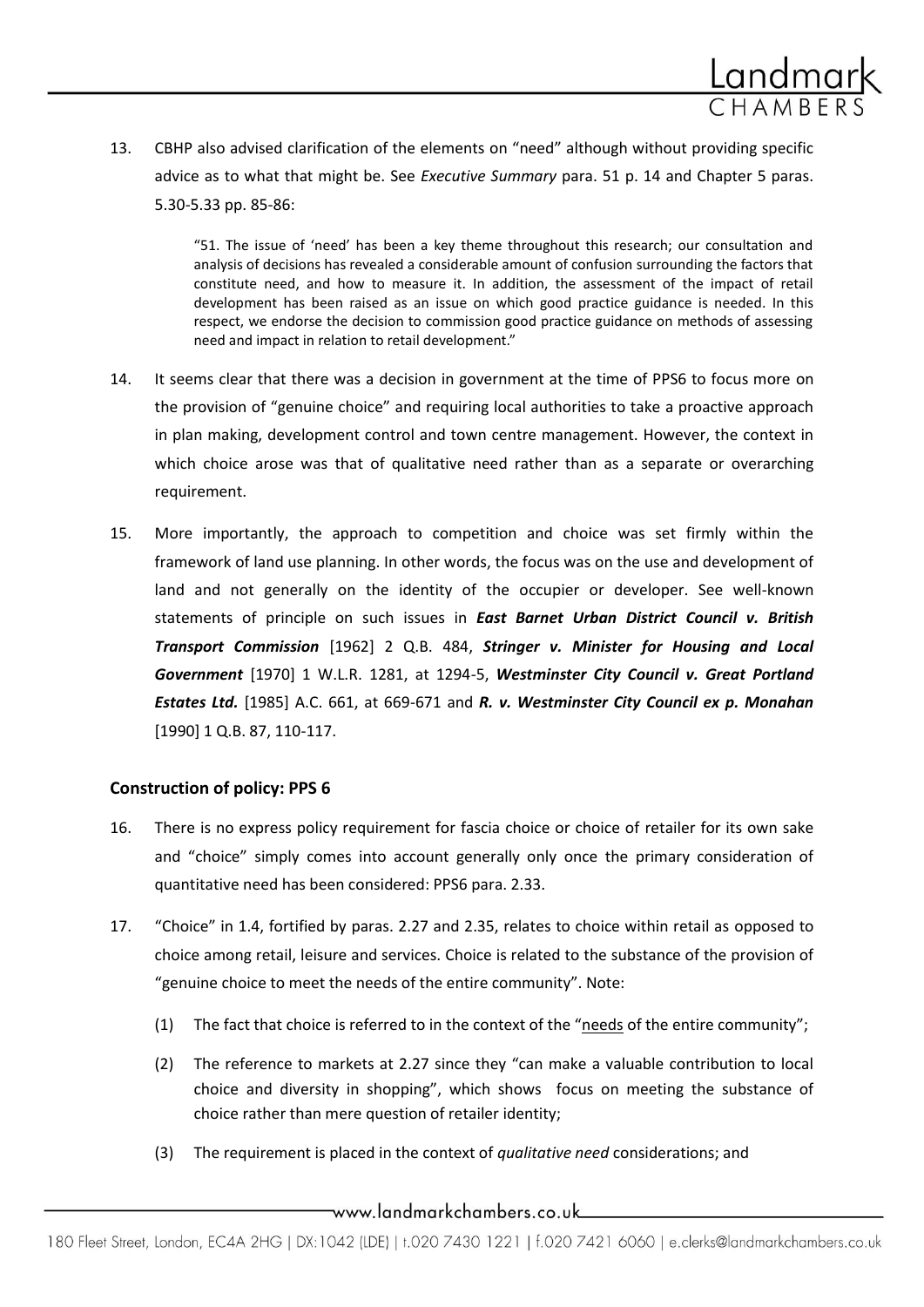

- (4) Para. 1.7 still retains the policy that the PPS is not intended to restrict competition or innovation.
- 18. PPS6 is capable of embracing the issue of choice of retailer to the limited extent that such choice is related to the issue of providing genuine choice to meet the needs of all, which is itself a proper land use consideration<sup>2</sup>. For example, choice might be related to the overprovision of stores by retailers who provide restrictive ranges of goods or only serve a limited part of the local community.
- 19. This approach remains consistent with the general feature of planning that it is concerned with the *use of land* and not with the identity of the occupiers, owners or developers, see above. Current policy is also disposed against personal and/or occupancy restrictions<sup>3</sup> though it accepts that they may be justifiable but only as an exception to the general approach. Planning obligations must still be entered into for a "planning purpose", *per* Lord Hoffman in *Tesco Stores Ltd. v. Secretary of State* [1995] 1 W.L.R. 759 at 779, which, as Lord Scarman explained in the **Westminster** case, means a land use consideration<sup>4</sup>.
- 20. However, that principle is not absolute and there are a number of areas where, exceptionally, planning does consider specific occupiers or types of occupier e.g. gypsy hardship cases, affordable housing and occupancy conditions tied to agriculture.
- 21. It is very doubtful a lawful approach to "choice" would include choice of operator as an element *in its own right*, apart from other land use consequences, given the factors set out above and the general disposition of land use planning to focus on the use rather than the identity of the owner/occupier. This would leave it open to consider a justification for considering retailer identity on the facts of a specific case in terms of providing genuine choice to all elements of the local population.
- 22. Indeed, that approach is consistent with that adopted by DCLG in its representation to the CC.

 $\overline{\phantom{a}}$ 

—www.landmarkchambers.co.uk—

<sup>2</sup> Although note that in Barker's *Interim Report* at para. 5.48 it was said to be too early to judge the impact of PPS6 (as DCLG pointed out in the summary of its hearing before the CC in October 2006, para. 10):

<sup>&</sup>quot;5.48 It is too early to assess the impact of PPS6 both on the allocation of sites in the local plan and at the development control stage. PPS6 may deliver some welcome flexibility required to aid competition and choice…"

 $3$  DOE Circular 11/95 Annex paras. 92-105. Para. 92: "Since planning controls are concerned with the use of land rather than the identity of the user, the question of who is to occupy premises for which permission is to be granted will normally be irrelevant. Conditions restricting occupancy to a particular occupier or class of occupier should only be used when special planning grounds can be demonstrated, and where the alternative would normally be refusal of permission."

<sup>4</sup> See also Circular 05/2005 at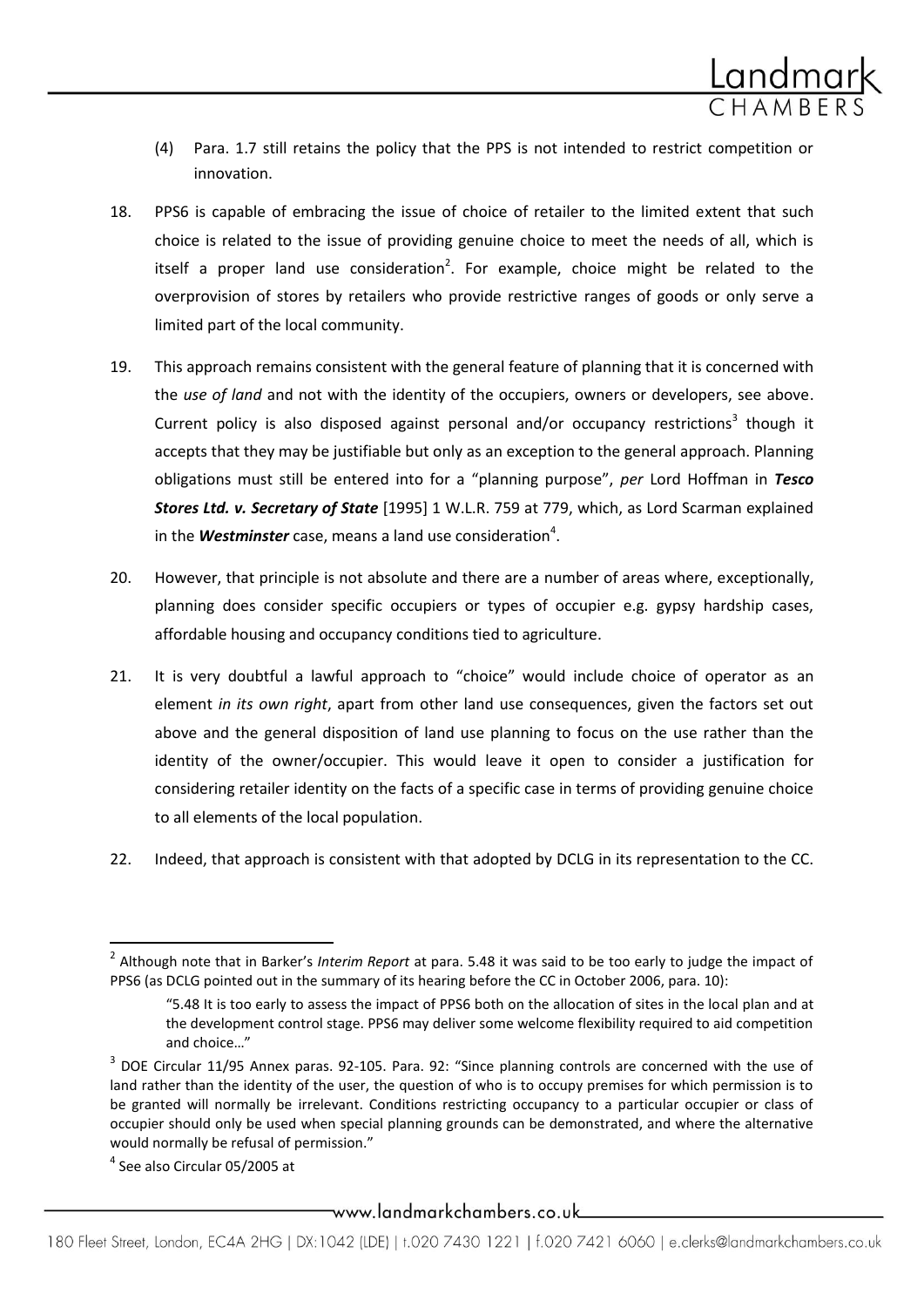

The CC summary of the DCLG hearing in October 2006 noted<sup>5</sup>:

"13. The DCLG said that there were likely to be limits as to what could be achieved through the planning system. The DCLG told us that an express policy to favour any particular operator, or even any category of operator, would likely pose significant difficulties. The DCLG told us that no distinction was made on the actual occupier itself, rather an assessment of the scope of the goods proposed to be sold by two competing stores would be made."

#### **Competition Commission (April 2008)<sup>6</sup>**

- 23. The OFT referred the groceries market again to the  $CC<sup>7</sup>$  on 9.5.06 and hearings began in Summer and Autumn 2006. On 22.1.07 the CC announced its *Emerging Thinking* and gave *Notice of Provisional Findings* and *Notice of Possible Remedies* on 31.10.07 following a further round of representations and hearings. Its *Provisional Decision on Remedies* was issued on 15.2.08 and its *Final Report* on 30.4.08. The CC dealt only with grocery retailing and not other forms of retailing or town centre use.
- 24. Although the reference of the groceries market to the CC generated a great deal of publicity and interest relating to a wide variety of matters, including the practice of land-banking, many of which did not lead to criticisms or recommendations, one of the primary concerns of the CC was concerned as to the impact of the planning system on competition. It was this impact that led to its recommendation as to the remedies that it thought Government ought to pursue though they are matters only within Government's, not the CC's power, to secure.
- 25. In its *Final Report* of 30.4.08 the CC said this in para. 2 of the Summary of the Report:

"2. We found that, in many important respects, competition in the UK groceries industry is effective and delivers good outcomes for consumers, but not all is well. We have concerns in two principal areas. First, we found that several grocery retailers have strong positions in a number of local markets. Barriers faced by competing grocery retailers that could otherwise enter these markets mean that consumers get a poorer retail offer in terms of prices, quality and service than would otherwise be the case, while those grocery retailers with strong local market positions earn additional profits due to weak competition in those markets."

26. However, the concerns of smaller retailers were not considered to be well-founded:

"6. The competitive position of convenience stores relative to large grocery retailers was a key concern for many in our investigation. We received a considerable body of evidence from the Association of Convenience Stores (ACS) and others showing that the competitive pressure on convenience store operators is intense. It is clear that the process of competition can be challenging, and in some cases, even leads to the closure of businesses. But, however sympathetic we may be to the effects of such pressure, we must, as a competition authority, assess the effects

 $\overline{\phantom{a}}$ 

<sup>&</sup>lt;sup>5</sup> See www.competition-commission.org.uk/inquiries/ref2006/grocery/hearing summaries.htm.

 $<sup>6</sup>$  For the inquiry documentation see</sup>

[www.competition-commission.org.uk/inquiries/ref2006/grocery/index.htm.](http://www.competition-commission.org.uk/inquiries/ref2006/grocery/index.htm)

 $<sup>7</sup>$  The previous CC report was in 2000.</sup>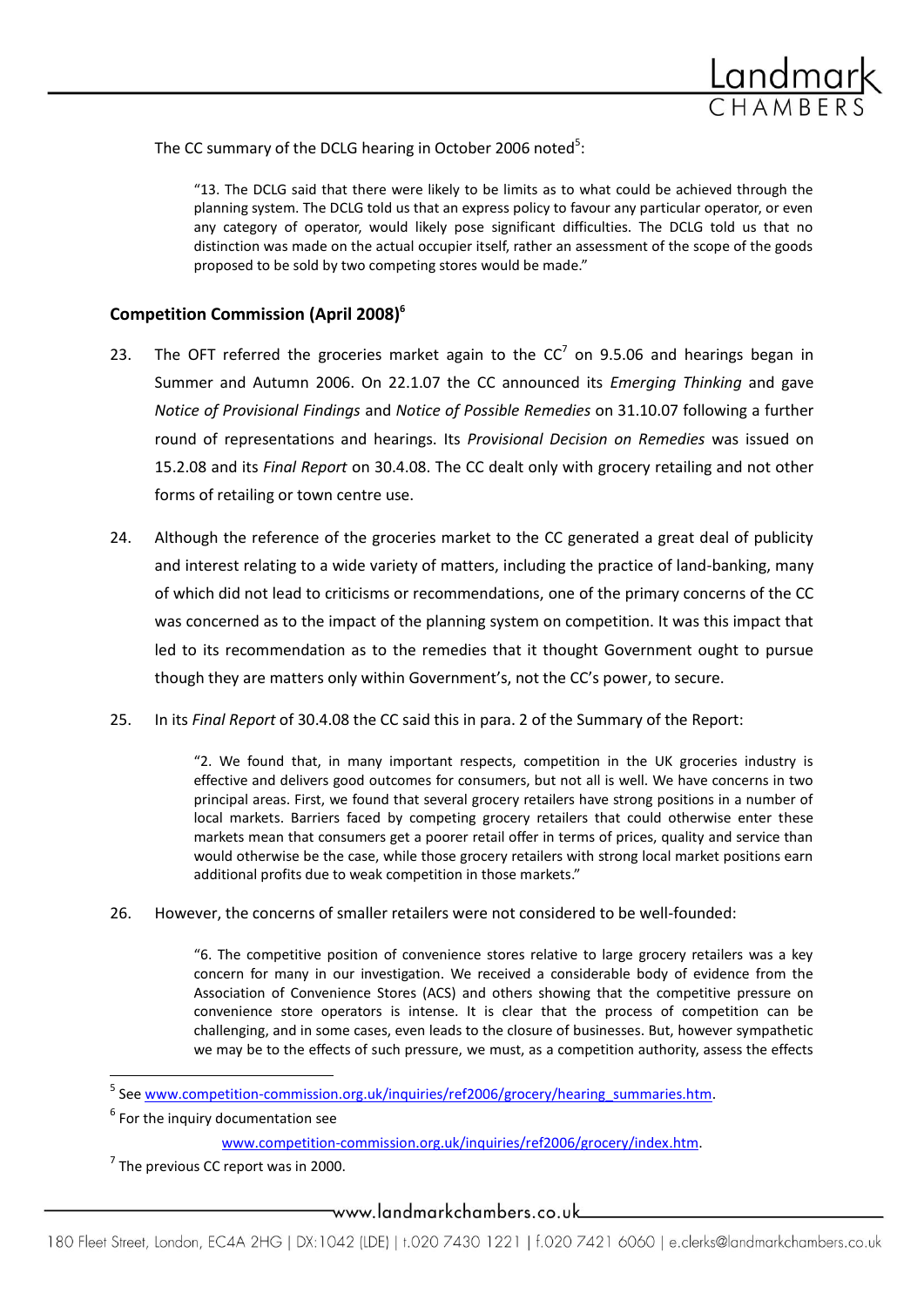

of the process of competition on the interests of consumers. Having examined thoroughly the full range of concerns that have been raised with us regarding possible distortions in competition between large grocery retailers and convenience store operators, we did not find that these concerns were substantiated."

#### 27. The criticisms which some had made of the market position of Tesco were rejected:

"8. Many parties raised the strong market position of Tesco as a matter of concern. We did not find there to be competition concerns that apply to Tesco over and above those that apply to other grocery retailers. There would obviously be cause for concern if any one retailer was able to achieve and exploit significant market power to the detriment of consumers. Our assessment is that the basis of Tesco's position is not insurmountable; there is nothing that Tesco does that could not, over time, be challenged by competitors. There is a risk that at some point in the future the number of Tesco stores that do not face strong competition increases and there would be further deterioration of the retail offer that would harm consumers. Such a development could also take place with any other large retailer. We expect our remedies to contribute to preventing such a situation occurring."

28. However, the CC did have specific concerns as to the impact of the planning system in terms of larger grocery stores, providing a barrier to entry into the market and an adverse effect on competition (AEC):

> "29. We found that the planning system, in pursuing the broad-based objectives for which it is intended, necessarily constrained the development of new larger grocery stores, but placed more limited constraints on entry by mid-sized grocery stores and convenience stores as well as extensions to existing larger grocery stores. Securing planning permission for a new larger grocery store takes a significant amount of time in terms of site assembly and the planning process. We found that the costs associated with these activities, together with the risk of permission not being granted, represented a more significant barrier to entry for other grocery retailers and new entrants than for existing large grocery retailers.

> 30. The shortage of land available for new larger grocery stores, arising in part from the planning system, meant that the control of this land by grocery retailers in certain highly-concentrated local markets frustrates new entry that would strengthen competition. We did not find that grocery retailers were engaging in holding undeveloped land (landbanking) as a strategy to impede the entry by rival grocery retailers into local markets. However, we found 90 'controlled landsites', that is, sites which grocery retailers had prevented from being used for grocery retailing that each act as a barrier to entry in a highly-concentrated local market and have an AEC.

31. In terms of the three major product markets that we identified, we concluded that:

• for larger grocery stores, an AEC arises from the planning system, which necessarily constrains overall entry and also acts in favour of the existing large grocery retailers, and controlled landsites, which act as a barrier to entry in a number of highly-concentrated local markets;

• for mid-sized and larger grocery stores, an AEC arises from controlled landsites, which act as a barrier to entry in a number of highly-concentrated local markets; and

• for all grocery stores, limited barriers to entry or expansion mean that we have not identified an AEC."

29. The report considered the impact of the planning system in more detail at paras. 7.34 to 7.68. Having noted the broad public interest objectives of the planning system and the town-centre first focus of policy it stated:

\_www.landmarkchambers.co.uk\_\_\_\_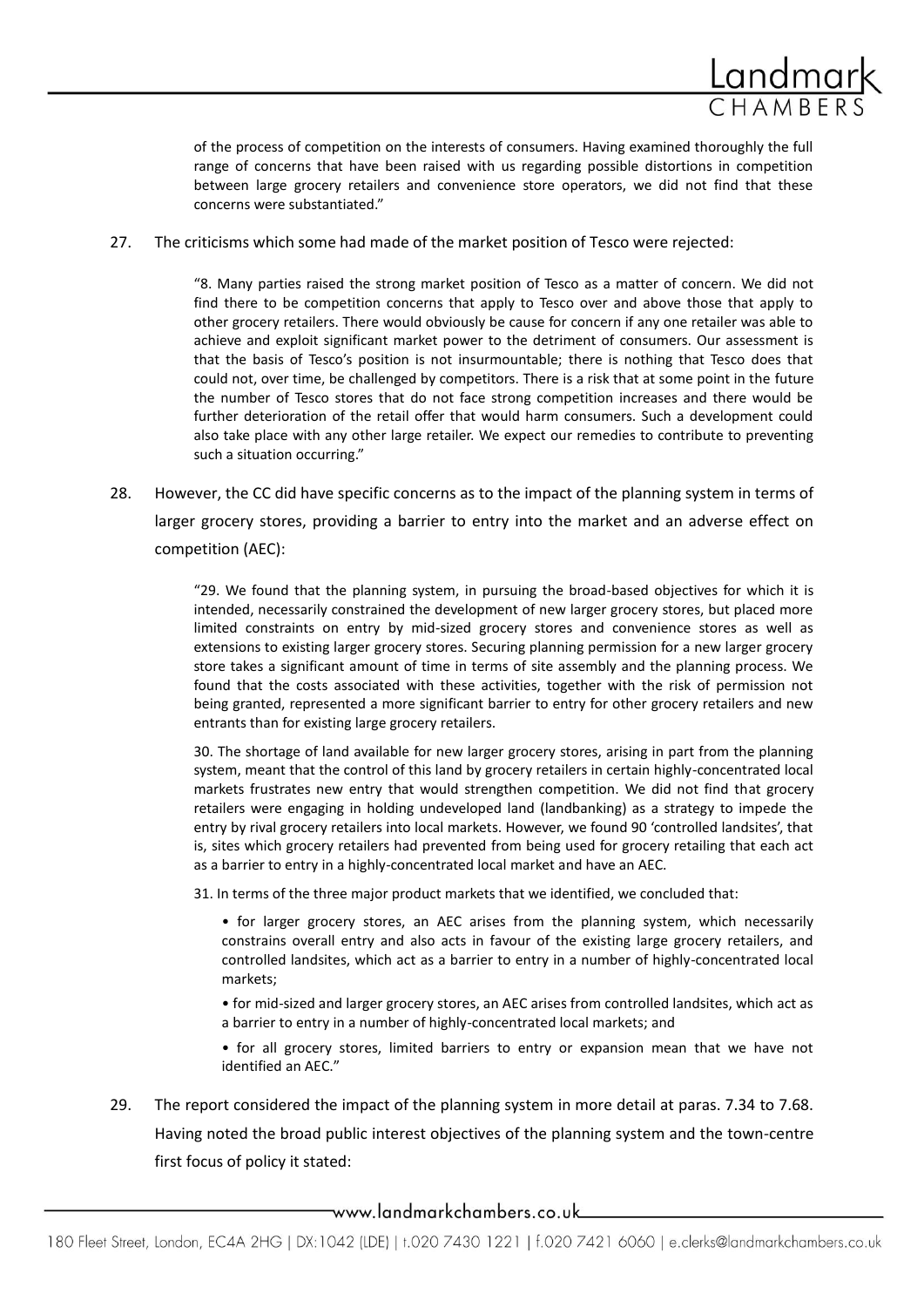

"7.37 An inevitable consequence of a plan-led system that seeks to meet the broad range of objectives set out in paragraph 7.35 is that grocery retailers may not always be able to open a new larger grocery store in the location of their choice. That is, the planning system will, quite deliberately and appropriately for the purposes of meeting its objectives, act—to some extent—as a barrier to entry and/or expansion.

7.38 The planning regime acts as a barrier to entry or expansion primarily for larger grocery stores. This is because, in general, it is easier to secure suitable sites for mid-sized grocery stores or convenience stores in those areas where planning consent is already in place or where planning requirements are significantly less onerous, in particular in town centres.

7.39 A number of grocery retailers told us that the increased town-centre focus since 1996 had led them to focus on developing smaller stores in town centres and edge-of-centre locations. Tesco told us that it had increased the range and variety of store formats to gain access to a greater number of potential sites. Sainsbury's told us that 'since the 1996 change to retail policy in PPG6,220 retailers prepared to accept the policy focus of retailing on centre and edge-of-town centre sites of an appropriate scale have not been unduly constrained by the planning system'. To the extent that the planning regime has encouraged convenience and mid-sized stores rather than larger grocery stores through impacting on the development strategy of grocery retailers, this is a further indicator that the planning regime represents a barrier to entry for larger grocery stores."

30. It considered the costs of planning, delay in terms of the size of stores applied for and objections received and concluded:

> "7.65 In conclusion, the planning system, in pursuing the broad-based objectives for which it is intended, necessarily constrains new entry by larger grocery stores. It also has the effect of increasing the time for new larger grocery store entry to take place due to the need to assemble sites likely to be granted planning permission as well as the time required by LPAs to consider planning applications.

> 7.66 The costs associated with site assembly and submitting a planning application, and the risk of planning permission not being granted, mean that the existing large grocery retailers with substantial experience of the planning system are in a better position to mitigate or absorb these costs and risks than regional grocery retailers and new entrants to the industry, such as international operators without a UK presence.

> 7.67 The planning regime places more limited constraints on the extension of existing stores by grocery retailers compared with new larger grocery store entry. An incumbent grocery retailer, by extending its store, will make new larger grocery store entry by a rival grocery retailer more difficult.

> 7.68 Finally, the planning regime for grocery retailing places limited barriers on entry or expansion by mid-sized grocery stores and convenience stores."

31. It may strike those, perhaps more familiar with the operation of the planning system than the CC, that concern with regard to large grocery retailers and the costs of the planning system on their ability to compete as opposed to the rejection of concerns regarding smaller stores, is a curious one. On the other hand, the CC did not find fault with the holding onto land for land assembly purposes by retailers until sufficient land had been found for an acceptable development:

> "7.81 In conclusion, we do not find that grocery retailers are engaging in the holding of undeveloped land (or landbanking) as a strategy to impede the entry by rival grocery retailers into local markets. The distribution of land holdings held by grocery retailers shows that these are, in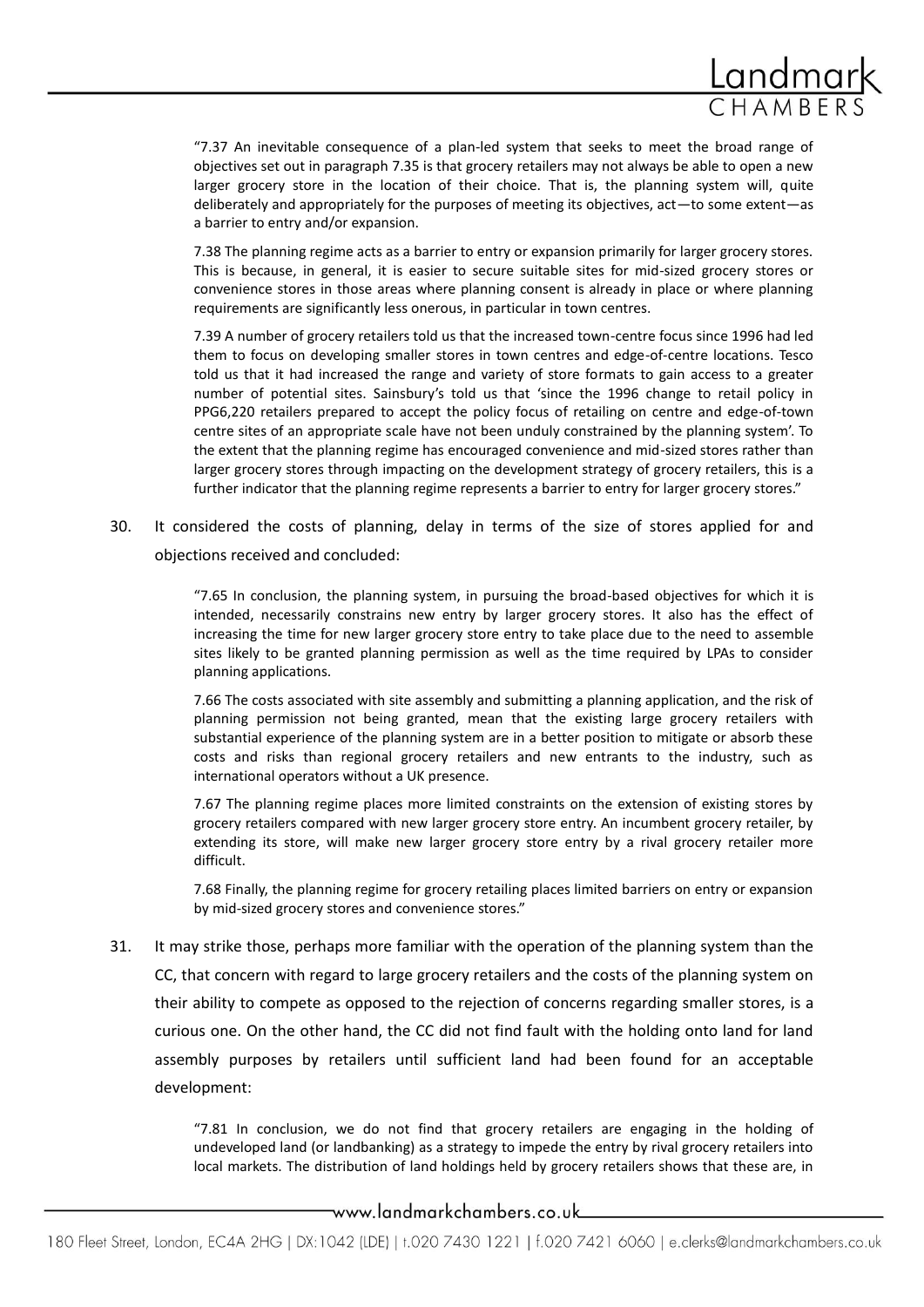

the main, in areas where the grocery retailer does not have a strong presence. The four largest grocery retailers are taking longer to develop land into stores than has been the case in the past, and while this may be consistent with a landbanking strategy, it may also be explained by other factors such as time preparing planning applications. Finally, holding land undeveloped as a land bank seems a relatively expensive means of controlling land for the purposes of impeding competitor entry compared with other means of controlling land, such as leasing land to third parties or selling it with a restrictive covenant. We discuss these other practices in the following paragraphs."

32. The use of restrictive covenants that impede or prohibit grocery retail use did come in for heavy criticism (although there only appeared to be 30 cases of concern) and remedies have been announced to prevent such covenants (including in s. 106 obligations). See the *Final Report* at paras. 7.88-7.93 and 11.137-11.184.

#### *CC recommended remedy*

- 33. The CC considered that the current policy did not adequately take account of competition issues and that a new competition test should be introduced. Whilst it was preferable for that test to operate within the current planning system, if this could not be delivered by DCLG the CC recommended that it should then delivered by DBERR through the introduction of a new regulatory regime which would impose a competition test outside, and additional to, the requirements of the planning system. The second recommendation would, of course, mean that the competition issue would not be able to be weighed against other relevant public interest considerations that, in specific cases, might be more compelling than competition issues. Even in the context of the planning system, the CC recommendations seek to tie down the discretion of the planning decision-maker in an unprecedented manner.
- 34. It is unfortunate that the CC's remit and experience is so limited particularly since it was looking to integrate competition considerations in the planning context that was not an area within its own expertise. However, it is for Government, and DCLG and DBERR in particular, to determine how best to deal with the CC's recommendations and provide an overall balance of issues which best serves the wider public interest.
- 35. The CC summarised its own recommendations as follows:

#### "**Summary of remedy**

11.12 To address the AEC that we found in relation to local market concentration, we decided to recommend the following measures in order to establish the competition test within the planning system:

(a) that CLG and the devolved administrations take such steps as are necessary for the OFT become a statutory consultee;

(b) that CLG and the devolved administrations take such steps as are necessary (including changes to the Town and Country Planning (General Development Procedure) Order (GDPO) and its equivalents and to planning policy) to ensure that the OFT is consulted by LPAs on all

\_www.landmarkchambers.co.uk\_\_\_\_\_\_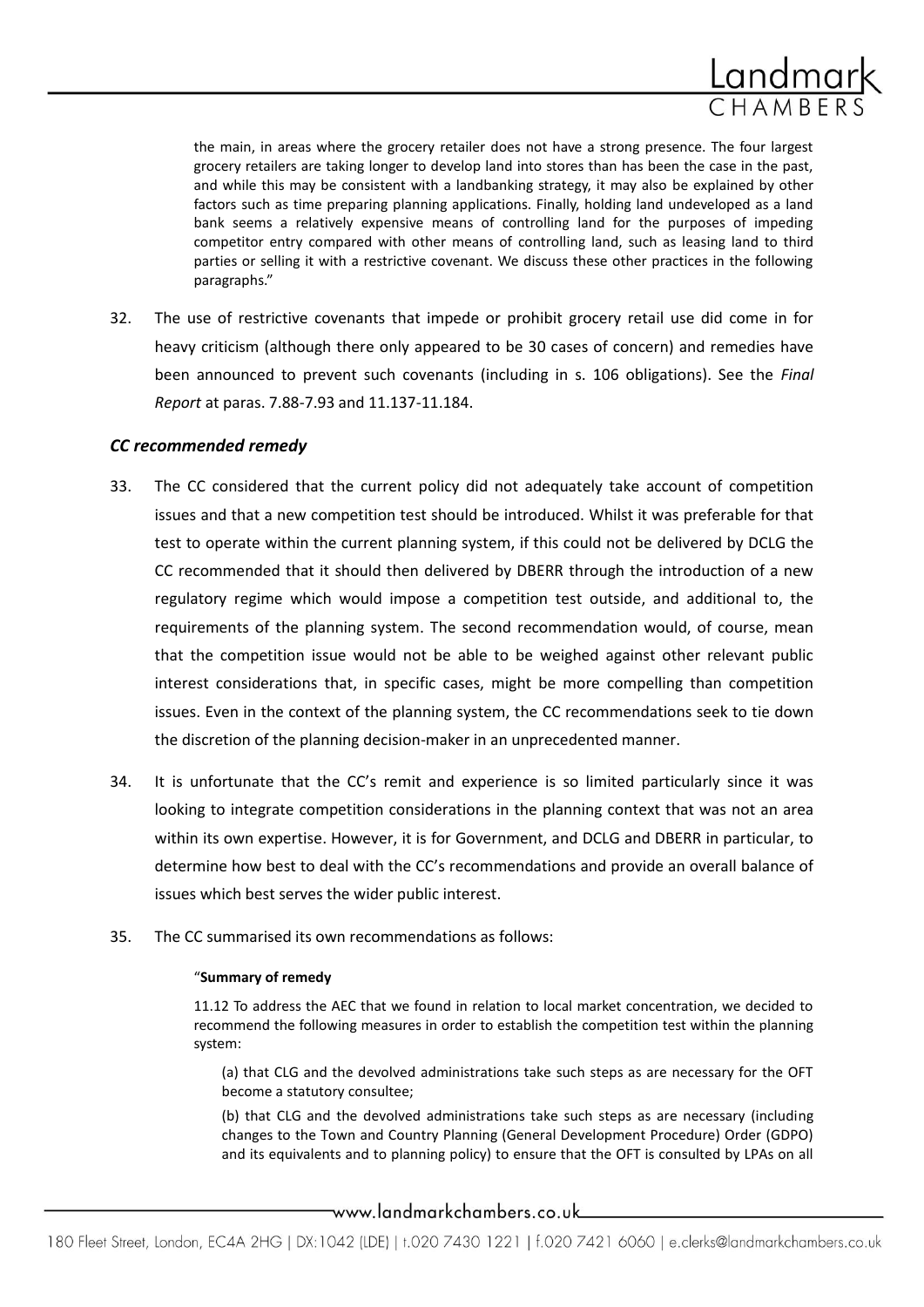

planning applications for grocery store developments (including new stores and extensions, whether submitted by large grocery retailers or third parties including other grocery retailers) where the developed store will be in excess of 1,000 sq metres net sales area;

(c) that CLG and the devolved administrations take such steps as are necessary (including changes to planning policy) to ensure that where LPAs give open A1 planning permission that is not to be used for grocery retail, planning conditions are applied that limit groceries floor space to less than 1,000 sq metres;

(d) that CLG and the devolved administrations take such steps as are necessary (including changes to the GDPO and its equivalents and to planning policy) to ensure that LPAs take account of the OFT's advice on the result of the competition test (see below) and that LPAs may only determine planning applications in a manner inconsistent with that advice where they are satisfied that:

(i) the particular development would produce identified benefits for the local area that would clearly outweigh the detriment to local people from the area becoming or remaining highly concentrated in terms of grocery retailing; and

(ii) the development, or any similar development, would not take place without the involvement of a large grocery retailer that had failed the competition test (see below);

(e) that CLG and the devolved administrations take such steps as are necessary (including changes to planning policy) to make clear that where LPAs determine planning applications in a manner inconsistent with the OFT's advice on the result of the competition test, they do so only when they have demonstrated on the basis of sound evidence that the criteria set out above have been satisfied and set out publicly the reasons for overriding the OFT's advice; and

(f) that CLG and the devolved administrations take such steps as are necessary (including changes to planning policy) to ensure that section 106 contributions in connection with matters unrelated to competition should not be considered by LPAs as sufficient to offset the effect the development would have on concentration in the local market.

11.13 We note that the introduction of the competition test into the planning system is contingent on action by CLG and the devolved administrations. We recommend to BERR that, if the competition test is not established within the planning system by CLG and the devolved administrations, it should take such steps as are necessary to implement the competition test outside the planning system.

11.14 In applying the competition test as part of the planning system, we recommend that the OFT provide advice on the result of the competition test to LPAs. In applying the competition test, we recommend that the OFT:

(a) assess concentration across an area defined using a 10-minute isochrone (calculated using a standard, readily available package such as MapInfo/ Drivetime) around the store that is to be developed;

(b) count the number of fascias (including that of the retailer that might operate the developed store) operating large grocery retail stores within the isochrone, such fascias to include all full-range national or regional grocery retailers and symbol groups and independently-owned full-range grocery store operators;

(c) (where the number of such fascias is three or fewer) calculate the share of groceries floorspace within the isochrone that the grocery retailer operating the developed store would have after the development had been implemented, such calculation to include all full-range national or regional grocery retailers and symbol groups and independently-owned full-range grocery store operators;

(d) where a planning application was submitted by a large grocery retailer, provide advice to the LPA on whether that grocery retailer had passed or failed the test;

\_www.landmarkchambers.co.uk\_\_\_\_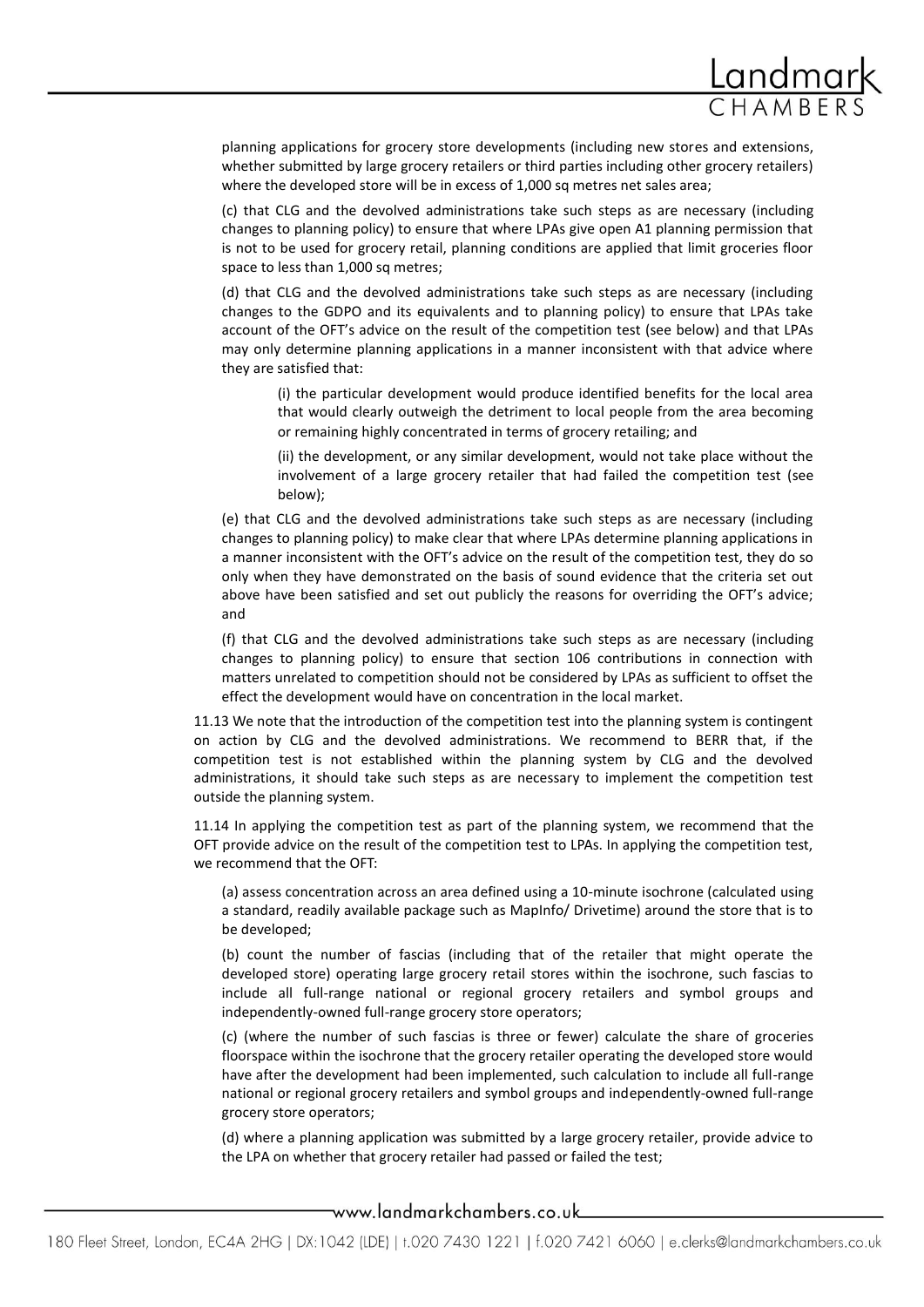

(e) where a planning application was submitted by a third party (including a grocery retailer that is not a large grocery retailer), provide advice to the LPA on which grocery retailers would fail the test;

(f) a particular retailer will pass the test for a particular local area (ie within a 10-minute isochrone around the store to be developed) if:

(i) it would operate the developed store as a new entrant in the local area;

(ii) the total number of fascias in the local area were four or more; or

(iii) the total number of fascias were three or fewer and the grocery retailer operating the developed store would have less than 60 per cent of groceries sales area in the local area (this decision taken on the basis of a majority of four to two);

(g) a particular retailer would fail the test if:

(i) the grocery retailer was not a new entrant in the local area; and

(ii) the total number of fascias in the local area were three or fewer; and

(iii) the retailer would have 60 per cent or more of groceries sales area (including the new store) in the local area (this decision taken on the basis of a majority of four to two).

11.15 In order to ensure the effective working of the competition test remedy, we will require all grocery retailers to provide to the OFT on request accurate figures for the groceries sales area of any store in the UK, and any other information that the OFT may require for the application of the competition test.

11.16 As a complement to our competition test remedy, we will also require large grocery retailers to notify to the OFT all acquisitions of existing stores of more than 1,000 sq metres.

11.17 We recognize that the OFT will need to allocate its resources to fulfil these new functions."

- 36. Absent a new planning test, the CC made the alternative recommendation of legislation by BERR to regulate applications from outside the planning system: see para. 11.13, above.
- 37. The proposed test is a mechanistic one focusing on:
	- (1) Proposals (new or extensions) for grocery stores with a net sales area in excess of 1,000 sq m (meaning probably grocery floor space, not non-food); and
	- (2) Concentrations of grocery retailers within a 10 minute isochrone of the proposed store/extension.
- 38. The test would be passed if
	- (1) The proposed retailer it would operate the developed store as a new entrant in the local area; or
	- (2) the total number of (grocery) retailer fascias in the local area were four or more; or
	- (3) the total number of fascias were three or fewer and the grocery retailer operating the developed store would have less than 60 per cent of groceries sales area in the local area (this decision taken on the basis of a majority of four to two);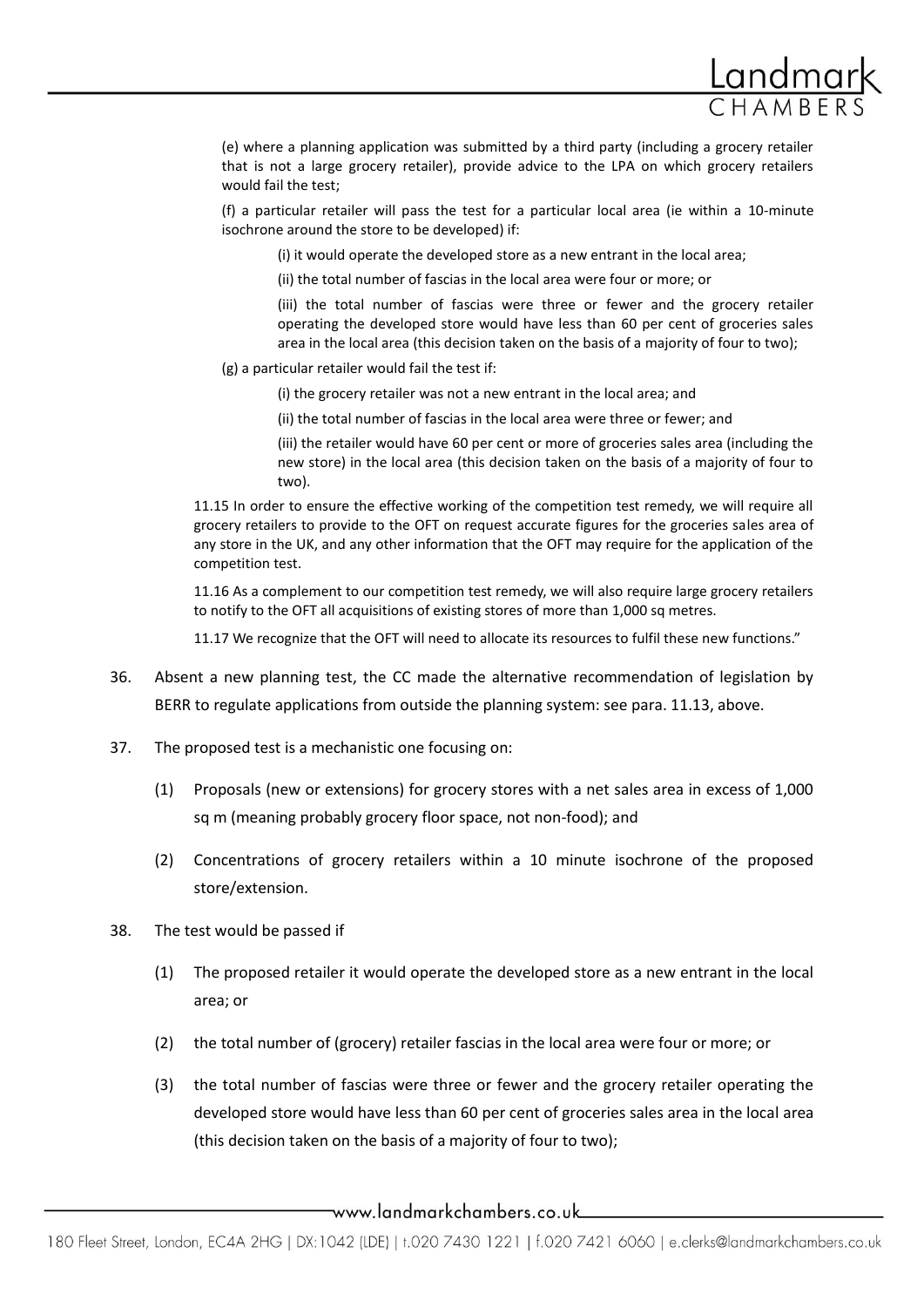

- 39. A grocery retailer would fail the new test if:
	- (1) It was not a new entrant in the local area; and
	- (2) the total number of fascias in the local area were three or fewer; and
	- (3) the retailer would have 60 per cent or more of groceries sales area (including the new store) in the local area (this decision taken on the basis of a majority of four to two).
- 40. OFT would be made a statutory consultee and advise the LPA whether the applicant passed or failed the test, and also provide advice as to which other retailers might pass or fail. This would necessitate amendments to the GDPO.
- 41. However, unlike other material planning considerations, the CC wants to restrict the ability of the decision-maker in terms of disregarding the advice of OFT or an assessed failure to meet the new test. It advised that DCLG should take steps (policy and other) to:
	- (1) ensure that LPAs take account of the OFT's advice on the result of the competition test and may only determine planning applications in a manner inconsistent with that advice where they are satisfied that -
		- (a) the particular development would produce identified benefits for the local area that would clearly outweigh the detriment to local people from the area becoming or remaining highly concentrated in terms of grocery retailing; and
		- (b) the development, or any similar development, would not take place without the involvement of a large grocery retailer that had failed the test
	- (2) make it clear that where LPAs determine planning applications in a manner inconsistent with the OFT's advice on the result of the competition test, they do so only when they have demonstrated on the basis of sound evidence that the criteria set out above have been satisfied and set out publicly the reasons for overriding the OFT's advice; and
	- (3) ensure that section 106 contributions in connection with matters unrelated to competition should not be considered by LPAs as sufficient to offset the effect the development would have on concentration in the local market.
- 42. This is plainly an attempt to prevent LPAs from regularly finding that benefits identified by the planning application scheme outweigh competition issues, e.g. regeneration benefits, and might be seen as an encroachment on the local decision-making process and local democracy. This would as a matter of principle place competition ahead of most other material considerations, which is questionable and possibly objectionable, when looking at the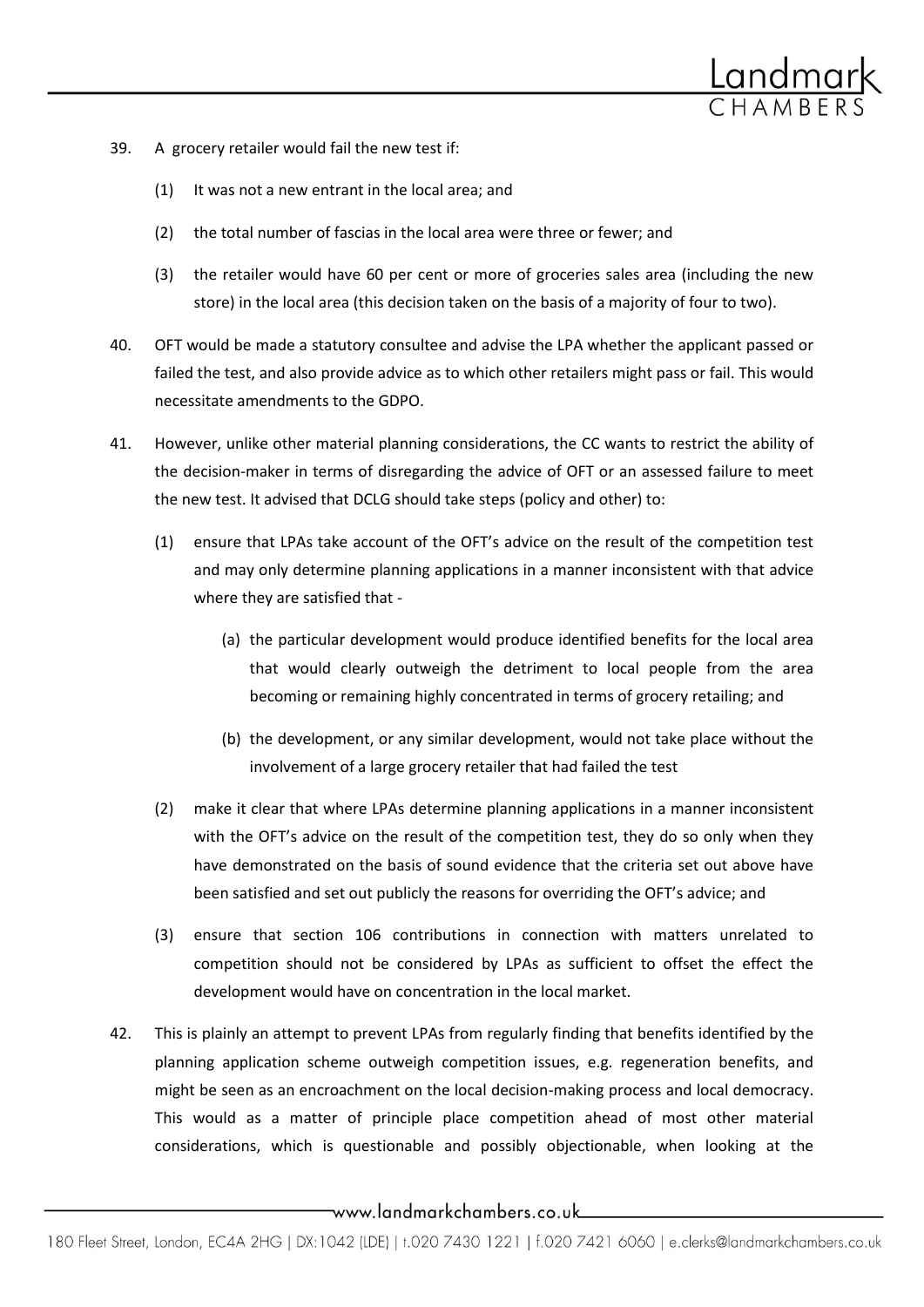

potential range of competing public interests.

- 43. It is open to debate whether this requires amendment to primary legislation in some parts or whether it can be achieved by policy and amendments to the GDPO.
- 44. As already noted, is curious that a regulatory mechanism of such complexity is required when the problem identified is the barrier to entry caused by the cost and complexity of the planning system itself. It seems counter-intuitive to increase complexity and cost rather than the CC recommending the simplification of policy and process. The Barker Report (December 2006) also focused on the need to streamline the planning system and policy, which was the first key recommendation: see e.g. p. 6 of the Report. It is instructive to compare the successive versions of retail policy, from the 4 sheets of the first PPG 6 in 1988 to the 33 pages of PPS 6.
- 45. If the test is adopted other concerns might include:
	- (1) Whether the CC were correct to reject the contentions that the test would lead to greater delays and costs than it had assessed
	- (2) Use of the competition test strategically, for objection purposes
	- (3) How the test will play on appeal or call-in
	- (4) Whether the OFT would attend any appeal or hearing and be able to be questioned as to its application of the test
	- (5) The role of expert evidence to contradict the OFT's assessment
	- (6) The ability of planning authorities to take a different view from the OFT

#### **Challenge to the competition test**

- 46. As noted, Tesco successfully challenged the CC Report. The CAT's judgment of 4 March 2009 upheld Tesco's appeal on two grounds:
	- (1) it found that the CC had not properly assessed the economic costs of the competition test, ie the risk that the application of the competition test might have adverse effects on consumers in terms of leaving consumer demand unmet (see paragraph 111 of the judgment). Further, the CC had not established how long any such unmet demand might persist; and
	- (2) it found that the CC had failed sufficiently to address proportionality and effectiveness (see paragraph 165 of the judgment).

\_www.landmarkchambers.co.uk\_\_\_\_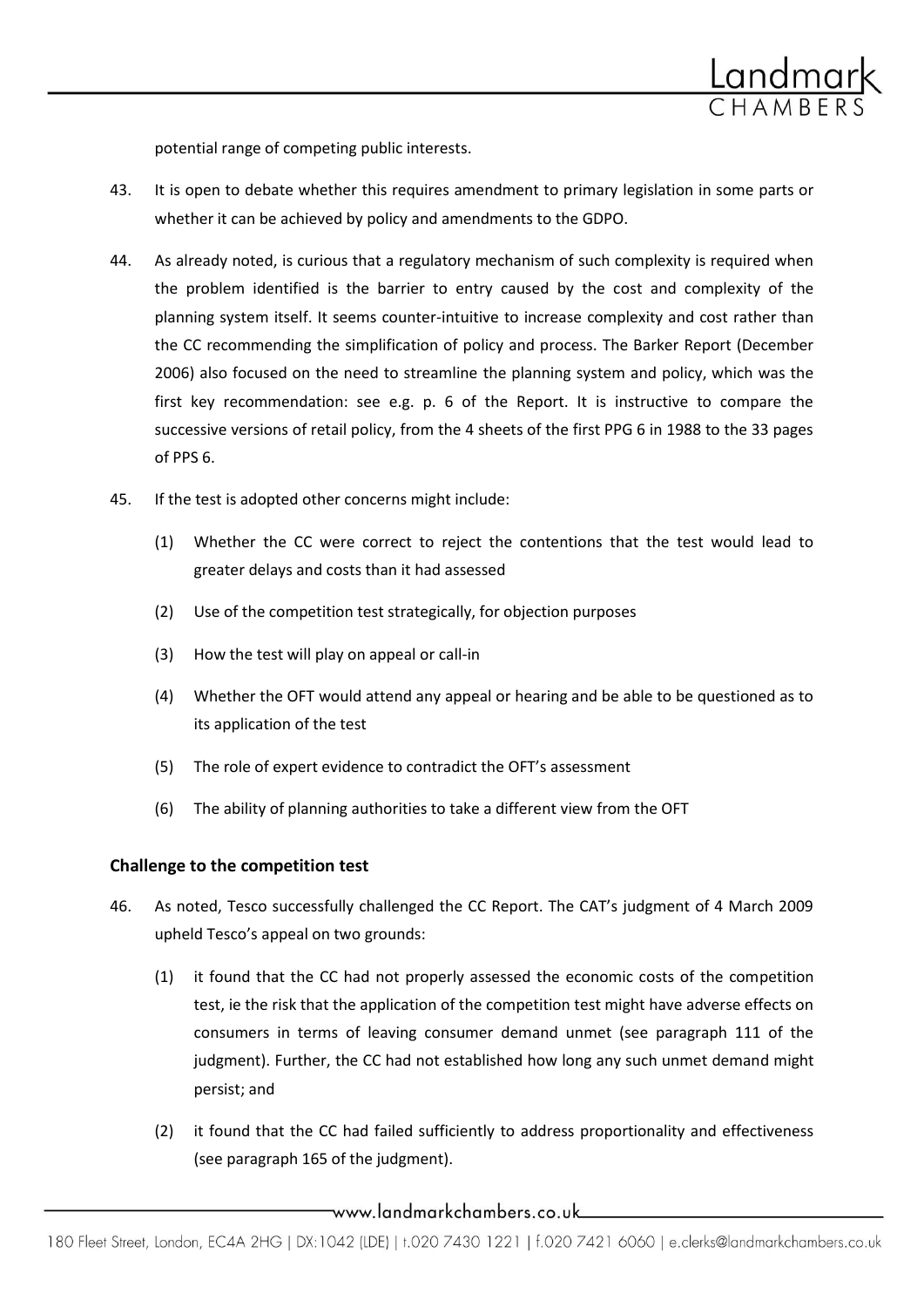

- 47. On 3 April, the CAT directed the CC to reconsider and make a new decision on the competition test, requiring the CC to reconsider its recommendation that the competition test be imposed as part of a package of remedies to address the adverse effect on competition, and resulting detrimental effects on customers, that were identified in certain highly-concentrated markets. If the CC concludes that the competition test as originally recommended would not be an appropriate remedy in light of the reconsideration, the CC must consider whether an alternative remedy would be appropriate.
- 48. See [www.competition-commission.org.uk/inquiries/ref2009/groceries\\_remittal/index.htm.](http://www.competition-commission.org.uk/inquiries/ref2009/groceries_remittal/index.htm) The timetable currently set has the publication of provisional findings on 6 July 2009 and the final (supplementary) report out late august/early September.

#### **The response from Government**

- 49. The initial response was muted, in part as a result of CAT appeal.
- 50. In July 2008 BERR in *The Supply of Groceries in the UK - The Government Response to the Competition Commission Market Investigation*" stated:

"It is the job of Government to provide the right market conditions to enable fair and free competition. The Government is keen to establish what can be done, working with others, to address the issues identified by the CC most effectively. This response is therefore the start of an ongoing dialogue and plan of work that we hope to have with our delivery partners.

The CC has the powers to implement the majority of the remedies outlined in the report. These cover the creation of a new grocery supplier code of practice (GSCOP) and a package of planning remedies including the lifting of existing exclusivity arrangements and restricting future ones, a ban on the imposition of future restrictive covenants, and a requirement for grocery retailers to release existing restrictive land covenants.

The remainder of this Response considers each of the recommendations and sets out a Government response to each. … The response also reflects the fact that Tesco has, under section 179 of the Enterprise Act 2002, challenged the legality of certain findings made by the Competition Commission."

51. In its specific response to the CC's main planning recommendations, BERR says little:

"The Government accepts that this is an important recommendation both for the Competition Commission and for large grocery retailers. We are considering this recommendation carefully and are working through a number of implementation issues were we to decide to introduce such a competition test into the planning regime. We note that Tesco has appealed this decision to the Competition Appeal Tribunal (CAT). CLG are also separately consulting on wider planning reforms which include the recently published proposed revisions to town centre policy in Planning Policy Statement 6: Planning for town centres. **We want to reflect further on the Commission recommendation. Government will report more fully on its decision later in the year in the light of developments**."

52. DCLG embarked on its draft review to PPS6 notwithstanding the lack of conclusion to the CC process and the initial consultation draft revision to PPS 6 enlarged on the "choice" and

\_www.landmarkchambers.co.uk\_\_\_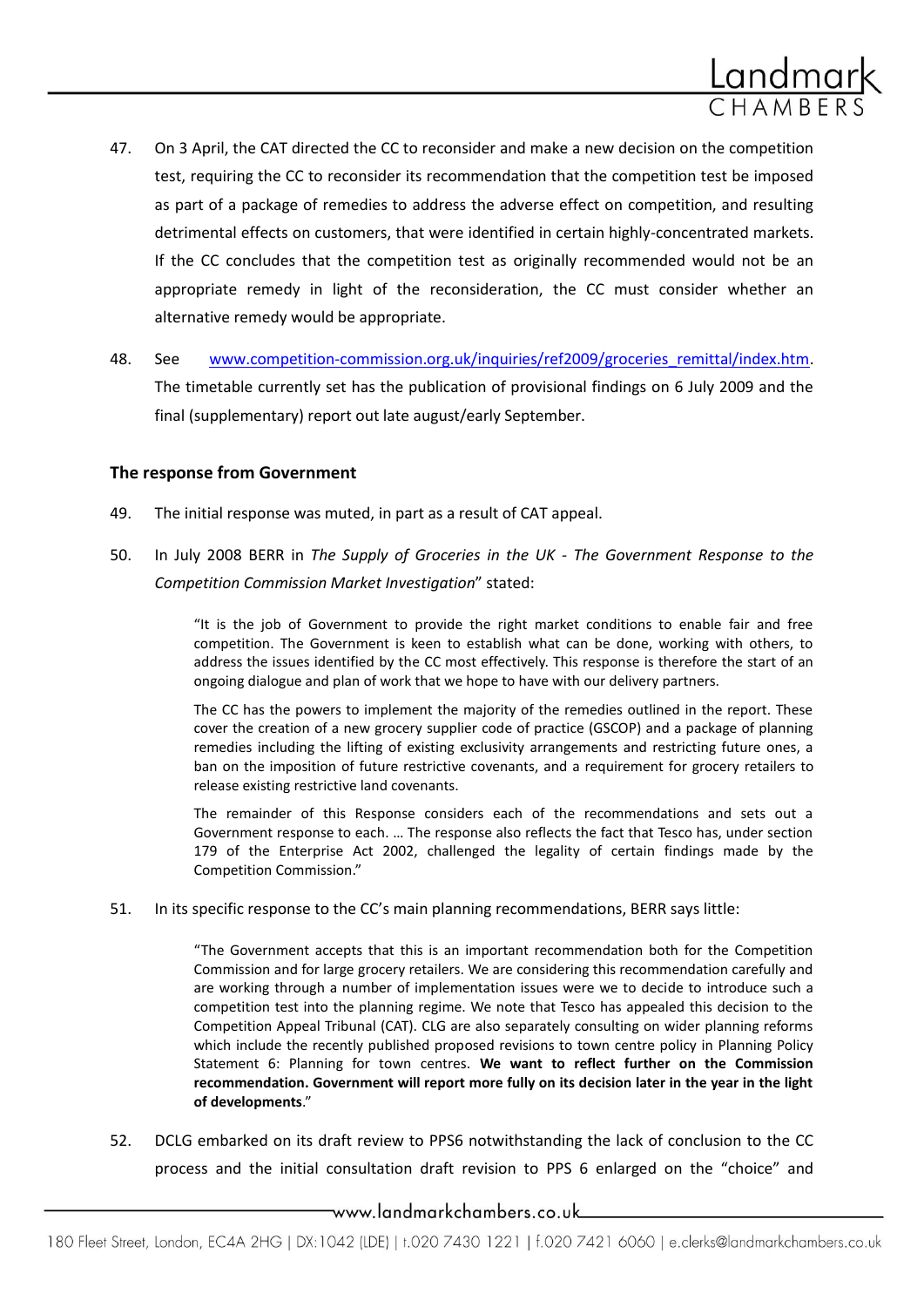

competition aspects of the current version in conventional land use terminology:

"2.18a Successful town centres need a good mix of shops and services. Different but complementary uses, during the day and in the evening, can reinforce each other, making town centres more attractive to local residents, shoppers and visitors. **For example, a broad range of retailer representation is likely to increase the attractiveness of a town centre and will promote competition and consumer choice**. Larger retail stores can strengthen a centre's retail offer and perform an important anchor role, increase linked trips and pedestrian activity. Smaller shops can significantly enhance the character and vibrancy of a centre and make a valuable contribution to consumer choice. **Although the identity of the occupier is not normally material to a planning decision, local authorities can help create the right conditions to help diversity flourish**. Local planning authorities should **proactively use the planning process** to support the diversification of uses in the town centre as a whole, and ensure that tourism, leisure and cultural activities, which appeal to a wide range of age and social groups, are dispersed throughout the centre.

2.18b When planning for their town centres local authorities should **seek to promote competitive town centre environments**. This may include, where appropriate, giving priority consideration to whether the established character and diversity of their town centres should be protected and enhanced.

2.18c When addressing these considerations local authorities should make full and effective use of the tools available to them."

#### **Draft PPS 4**

- 53. The recent Draft PPS4 supersedes the earlier consultation drafts of PPS6 and PPS4: see para. 1 of the draft PPS. It will also replace PPG5 and aspects of PPS7 and PPG13 (see para. 1). As with the earlier draft PPS6 amendments, issues of competition and choice are further emphasised over current PPS6. However, perhaps more clearly than in the draft amendments to PPS6, the draft is set firmly in the following context:
	- (1) land use planning considerations, not issues of retailer identity and fascia choice;
	- (2) the lack of a concluded view on the CC recommendations;
	- (3) the view that given the new structure of policy which clarifies the main policies and policy structure, provides detailed and separate guidance as to the new impact test and sequential appraisal, and the abolition of the need test, may well remove the barrier to entry identified by the CC. The logic of that conclusion would be that the change to the policy structure and the content of policy would render unnecessary the addition of a competition test.
- 54. On the basis of the current draft and Government response generally, there is no basis at present for assuming that the CC's recommended competition test is a material planning consideration since:
	- (1) it has not been adopted as even interim or draft government policy;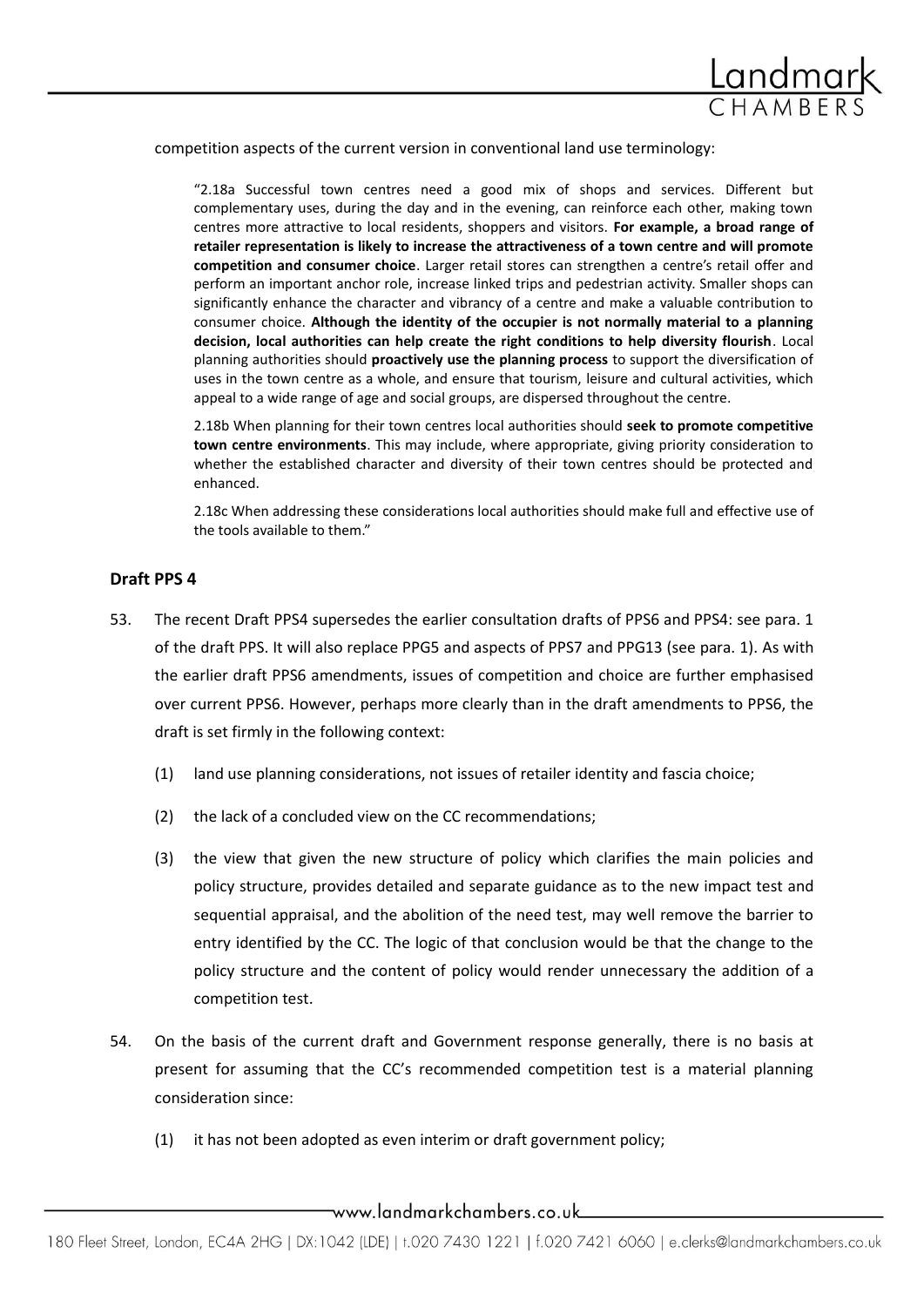

- (2) draft PPS4 does not apply an approach which would justify decisions based on retailer or fascia indemnity and/or choice of retailer as an end in itself; and
- (3) the CC's approach appears to lie outside of land use planning considerations as explained by the authorities.
- 55. Although it is only draft policy, it is consistent with the approach to land use planning found in PPS6 since it states in the *Introduction* p. 7 a principle found in PPS6:

"The planning system affects investment by providing certainty about the uses land can be put to and by coordinating the pattern of infrastructure needed to support development. ... Competition and enterprise can also be improved when new firms are able to enter markets and challenge existing firms. However, whilst planning policy can positively influence the drivers of productivity, and facilitate employment growth, if it is not based on an understanding of the needs of business it can also represent a barrier to employment and productivity growth. **It is not the role of the planning system to restrict competition, preserve existing individual commercial interests or to prevent innovation**."

56. Further, in the objectives in para. 6 it is stated (emphasis added):

"• promote the vitality and viability of town and other centres as important places for communities and ensure that they are economically successful recognising that they are important drivers for regional, sub-regional and local economies. To do this, the Government wants:

–– new economic growth and development to be focused in existing centres, with the aim of offering a wide range of services in an attractive and safe environment

–– **competition between retailers and enhanced consumer choice through the provision of innovative and efficient shopping, leisure, tourism and local services in town centres, which allow genuine choice to meet the needs of the entire community, and particularly socially excluded groups**

–– the historic, archaeological, architectural heritage of centres to be conserved and, where appropriate, enhanced to provide a sense of place and a focus for the community and for civic activity

• promote social inclusion, ensuring that communities have access to a range of main town centre uses, and that deficiencies in provision in areas with poor access to facilities are remedied"

- 57. Competition is to be promoted not by restrictions on the identity of retailers but by the normal planning means referred to above.
- 58. The draft refers to the CC Report at p. 9 and to the fact that no decision has yet been made:

"The draft statement does not include any specific proposals for a 'competition test' that was recommended by the Competition Commission. In June 2008, Tesco PLC challenged the Commission's recommendation in the Competition Appeal Tribunal. In March 2009, the application by Tesco was allowed and the recommendation quashed. The Tribunal unanimously concluded that the Commission, in its Report, had failed properly to consider certain matters which were relevant to its recommendation that the competition test be imposed as part of a package of remedies to address the adverse effect on competition identified by the Commission. **The Government will await the Competition Commission's reconsideration of the issue before deciding how to proceed**."

 $\hspace{0.1em}-$ www.landmarkchambers.co.uk $\hspace{0.1em}-\hspace{0.1em}$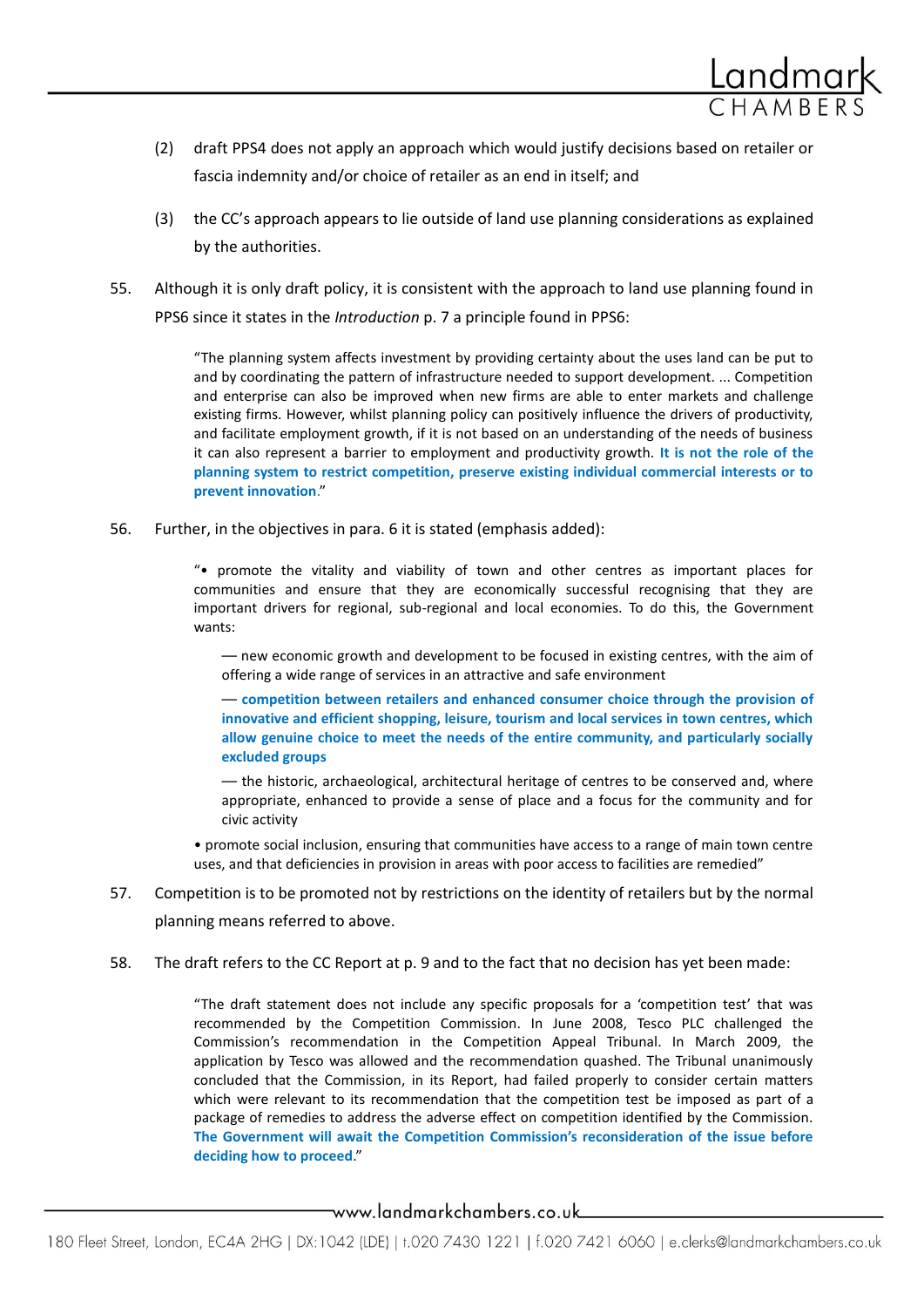

- 59. As already explained, the CC viewed the complexity and costs of the planning system so far as convenience retailing was concerned to be a barrier to entry in certain cases and proposed the imposition of a competition test as part of the development control process.
- 60. There are suggestions in the impact report included in the PPS4 Consultation Draft that the new approach in the draft, the clarification of policy, composite impact test, removal of the need test (following the Barker and CC recommendations) and the provision of guidance for new retail impact assessments may meet the objectives of the CC Report and, by implication, may render unnecessary the introduction of a competition test. See, for example, p. 73 of the Draft (emphases added):

#### "**Competition Assessment**

The Barker review noted that local authorities refusing planning permission on the basis of absence of need was likely to result in more limited choice and higher prices of goods in stores. The report also noted that the current policy in PPS6 requiring the demonstration of need can have unintended effects, including adverse impacts on competition. The Competition Commission's investigation of the grocery market identified evidence that the current need test may be, or may become, a barrier to entry in many local areas when the available capacity has been absorbed by new development.

**The removal of the current need test will remove identified barriers and, in principle, facilitate a greater likelihood of entry by operators who may not otherwise have been able to enter a local market** where identified local need is taken up by existing incumbents and/or unimplemented planning permissions**. In addition, the strengthened approach to plan making requires local authorities and regions to consider the promotion of choice and competition when developing policies**. Additionally at the development control stage, **the new impact test will promote competition by enabling a more thorough assessment of the impact of development upon consumer choice and retail diversity**. Where development is permitted, this would be likely to increase competition, resulting in greater consumer choice, and potentially reducing prices. However, local authorities would also be able to turn down development where it would have a significant adverse effect on a struggling town centre, particularly where the town centre would be adversely affected by loss of trade or turnover, or where there are other significant negative impacts related to other key impact considerations.

Taking account of these considerations the proposal is expected to enhance competition, with no significant redistributive effects, and will improve entry to local markets."

61. Draft policy EC1.4 refers to competition benefits although not in terms which would warrant the exclusion of any retailer from a specific development and in terms which are reworking of 2.35 of PPS6, based on land use factors:

> "5. when assessing qualitative need for retail and leisure uses, ensuring that additional benefits in respect of regeneration and employment are not taken into account (although they may be material considerations in the site selection process) assess whether:

a) there is an appropriate **distribution of locations** for retail and leisure uses, in light of the objective of promoting the vitality and viability of town centres and the application of the sequential approach, to improve accessibility for the whole community

b) there is **provision for a range of sites for shopping, leisure and local services, which allow genuine choice to meet the needs of the whole community**, particularly the needs of those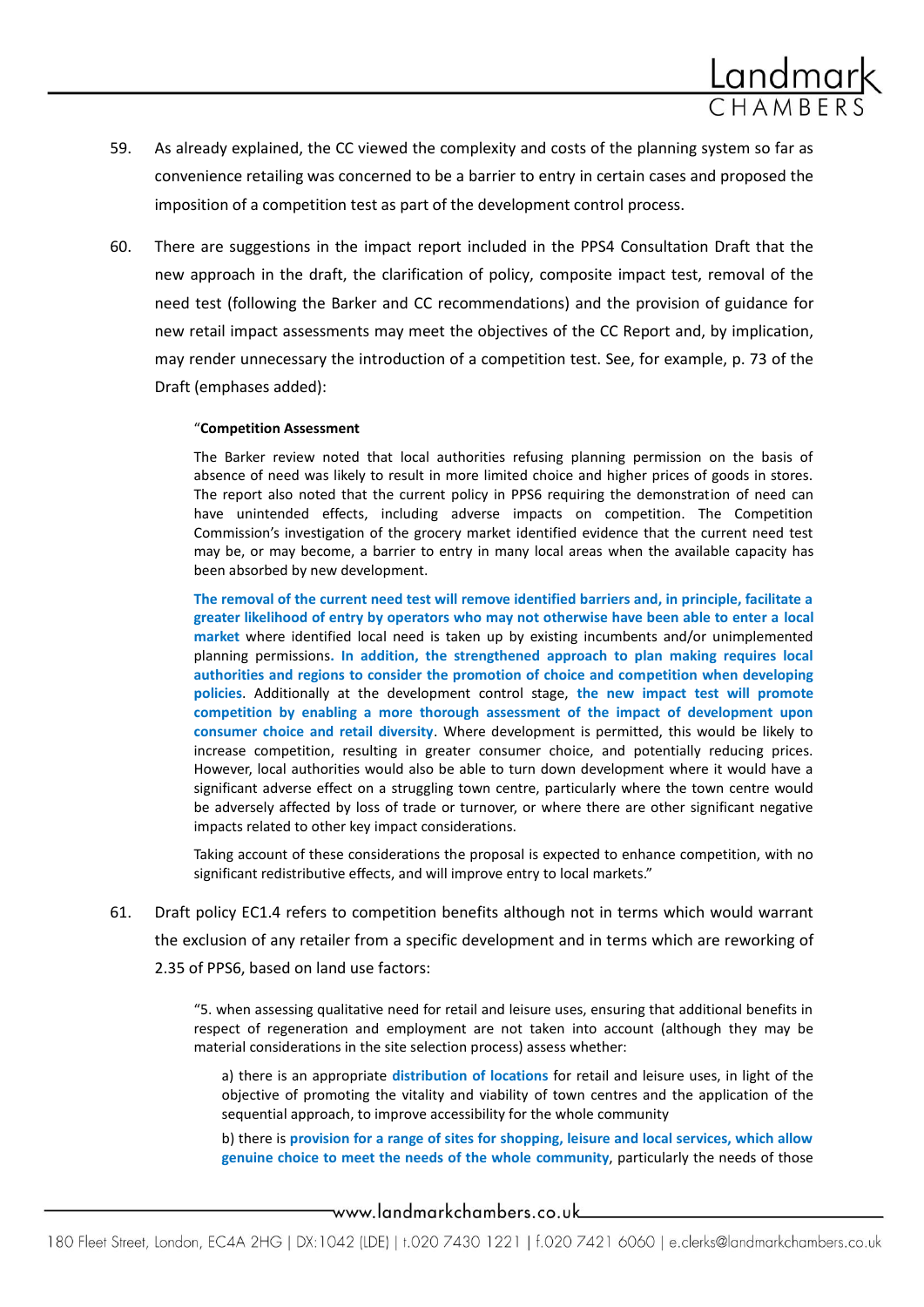

living in deprived areas

c) other considerations are also taken into account, such as the degree to which shops may be overtrading, **the benefits for competition and retail mix**."

62. Similarly, draft EC6 focuses on land use considerations, diversification of uses and retail mix, and not the identity of specific retailers:

> "**Policy EC6: Local planning approach to planning for consumer choice and promoting competition for town centre development**

> EC6.1 Local planning authorities should proactively plan for consumer choice and promote competitive town centre environments by:

1. supporting the **diversification of uses** in the town centre as a whole

2. planning for a strong **retail mix** so that the **range and quality of the comparison and convenience retail offer** meets the requirements of the local catchment area

3. recognising that smaller shops can significantly enhance the character and vibrancy of a centre and make a valuable contribution to consumer choice

4. retaining and enhancing existing markets and, where appropriate, re-introducing or creating new ones, ensuring that markets remain attractive and competitive by investing in their improvement

5. planning for a range of tourism, leisure and cultural activities, which appeal to a wide range of age and social groups, and ensuring that these are distributed throughout the centre and

6. taking measures to conserve and, where appropriate, enhance the established character and diversity of their town centres"

63. The land use nature of the policies is underlined by the Impact Assessment consideration of the promotion of consumer choice at p. 69 of the draft (my emphasis):

#### "**Promoting greater choice for consumers**

The proposals emphasise the need for local authorities to consider consumer choice in respect to both plan making and determining planning applications. In terms of plan making, the proposals require local authorities to plan for a range of shopping, leisure, tourism and cultural services in terms of the range of goods and stores that are available to consumers, and identify sites for varying uses and store types, having regard to consumer choice and promoting competition**. In respect to planning applications**, local authorities will be required to consider the impact of proposals on consumer choice. This consideration will mean that **new development that increases retail diversity may be allowed** where, inter alia, it secures high quality design and does not have significantly adverse impacts in respect to any of the key impact considerations, and is consistent with the Government's policy objectives for town centres."

- 64. The fact that proposals may be permitted where they allow greater retail diversity (not retailer diversity) does not itself signal a breach of recognised land use considerations. It is the development that is seen as increasing diversity. There are many retail diversity issues (e.g. small retail units, types of retail etc) which are capable of falling within that guidance, as is the case with current guidance in PPS6.
- 65. While, therefore, draft PPS4 does place greater emphasis on choice and competition this is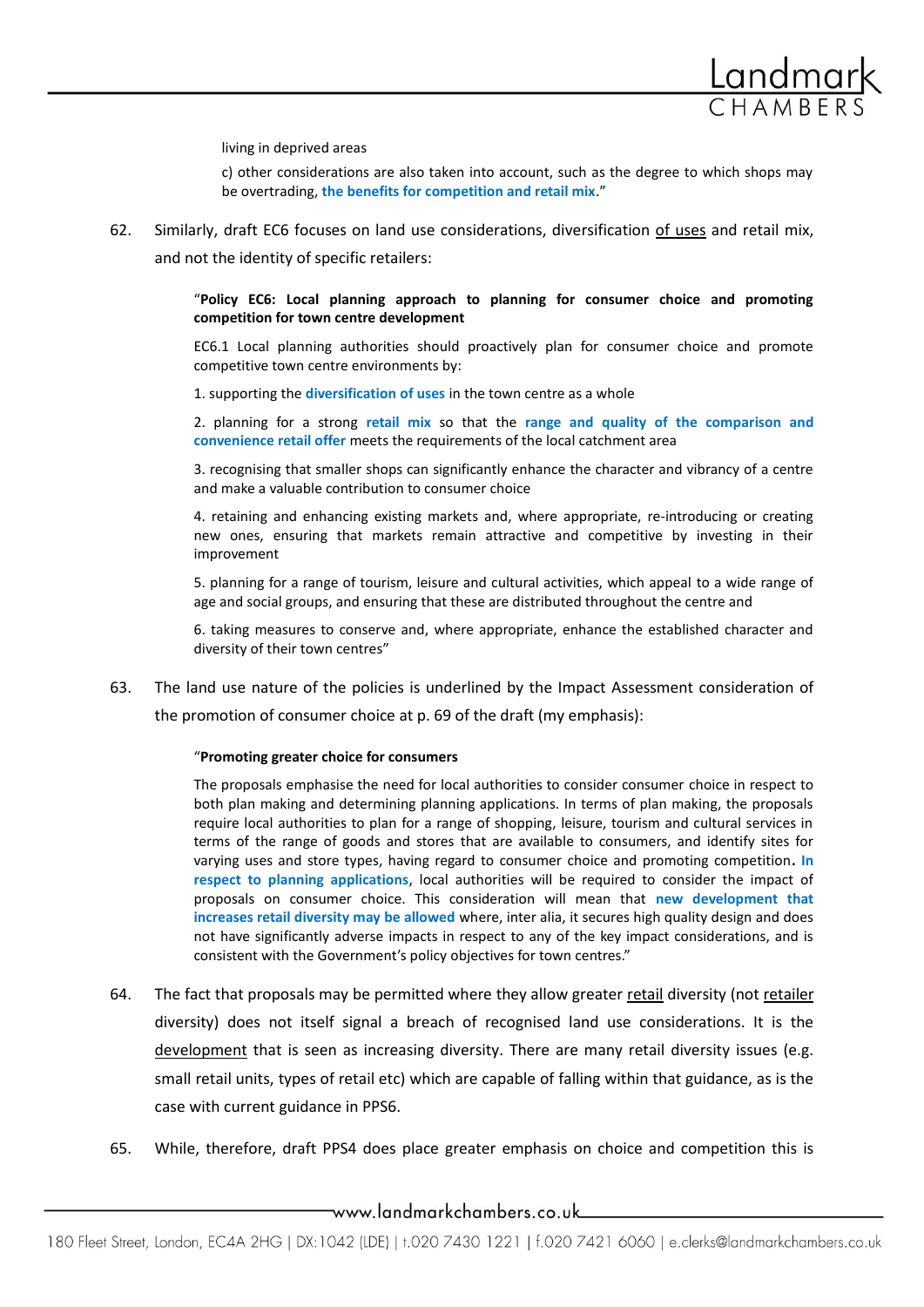

consistent with ordinary land use planning considerations and I do not consider references to such to warrant considerations of retailer or fascia mix, or simple choice of retailers as opposed to consideration of the types and nature of the retailing mix and choice available – i.e. focussing on the size, nature and location of the development rather than the operator.

- 66. To read it otherwise would be to suppose that DCLG was seeking to effect a silent revolution with regard to material land use factors, which is highly unlikely, and inconsistent with DCLG's own response to the CC. Indeed, it is consistent as I have already indicated with the general approach to land use issues. To read it even as bringing in a species of "personal circumstances" i.e. considerations of individual retailers or retail fascias, would be to elevate what Lord Scarman described as "exceptional", and requiring individual justification in a specific case, into a regular general consideration in the application of policy. In my opinion, this is very unlikely to be what DLCG intends or means by the draft PPS 4.
- 67. Although this is only draft policy, it is useful since:
	- (1) It represents current Government thinking on retail and town centre policy;
	- (2) It reaffirms the operation of traditional land use planning considerations, albeit that it places greater emphasis on choice without seeking to restrict competition;
	- (3) It does not support an early adoption of the CC's approach. If anything, it suggests that the CC's concerns may be met by more traditional means.

#### **Draft Guidance**

- 68. DCLG has also published the "living draft" guidance on the new composite impact test, *Planning For Town Centres - Good Practice Guide on Need, Impact and the Sequential Approach*. While para. 1.11 of the draft states that does not set out new government policy, it can provide useful indicators as to the practical operation of policy.
- 69. Indeed, in the section on competition and choice, the draft Guidance emphasises the fact that policy is dealing with land use considerations (emphases added):

#### "**(b) Consumer Choice and Competition**

4.12 The Government is strongly committed to promoting consumer choice and competition as part of its approach to town centre development. Competition between firms increases choice for consumers, and can result in productivity and efficiency gains, which in turn lowers the price of goods and services. Competition for consumer expenditure and investment between centres (and between centres and out-of-centre retail development) is a key challenge when planning for new development in town centres and making strategic choices about where to allocate new floorspace.

4.13 Healthy town centres need to have a critical mass and diversity of retail development which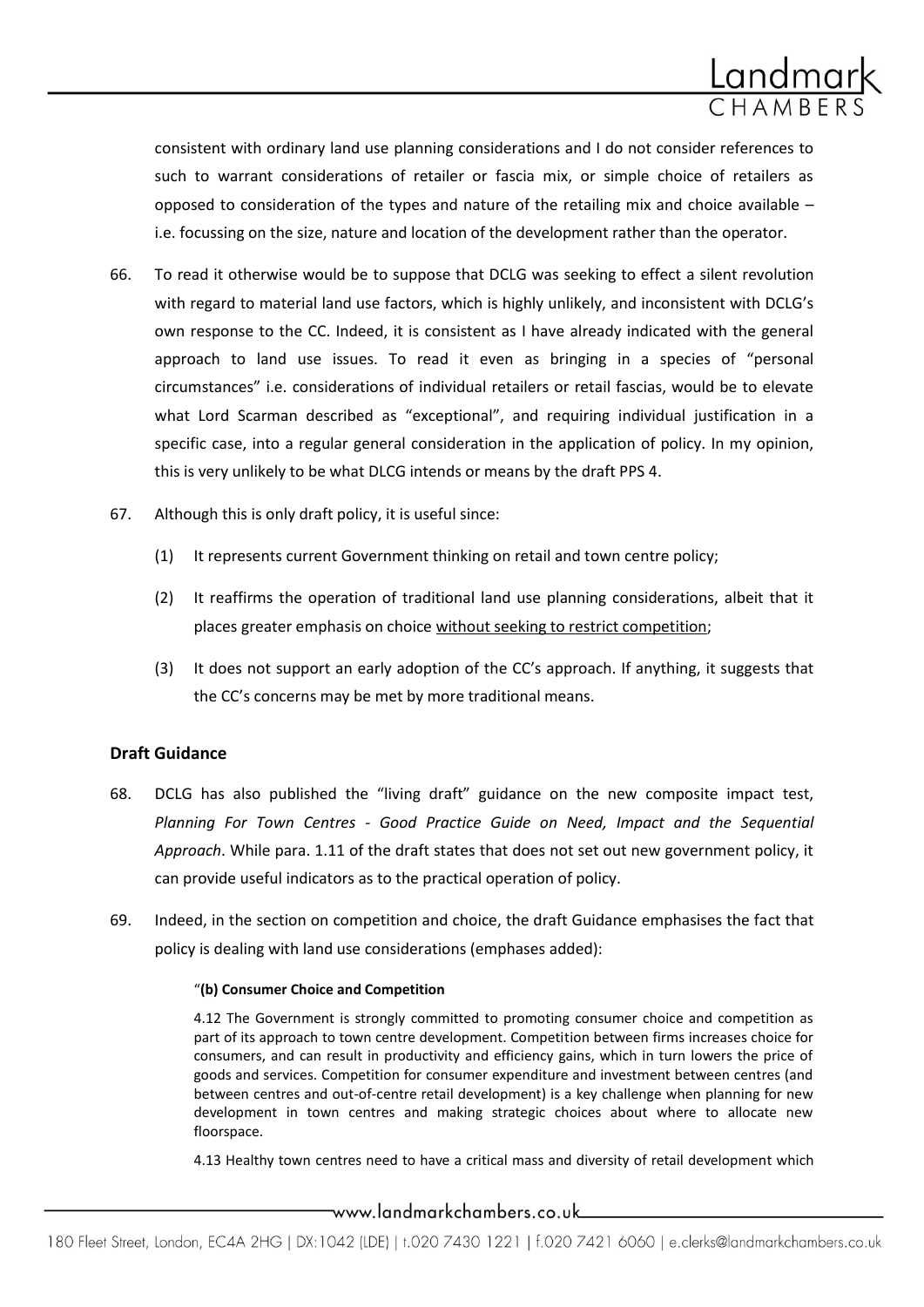

attracts consumers on a regular basis throughout the year. **To remain competitive, they need a good mix of different types of multiple and independent retailers. This can include specialist shops and niche retailers, providing quality retail space that offers sufficient product ranges to meet the requirements of the local catchment**. Such retail development also needs to be supported by a range of tourism, leisure and cultural activities.

4.14 Local planning authorities can use their LDFs to support the diversification of town centres by providing more choice and competition. However, there are three important considerations: -

- **Whilst planning can secure specific sizes of unit or types of use, it currently cannot be used to give preference to one retailer over another. Similarly, it should not be used to restrict competition or preserve existing commercial interests. This includes restricting occupancy of premises to specific retailers**; restricting the rent of premises; controlling the price of goods sold or the change of use from one type of shop to another within the same use class.
- The positive effects of providing more choice and competition should always be balanced against any adverse impacts. For example, where a development is on the edge or out-ofcentre, **care needs to be taken not to promote new or improved facilities simply on the basis of fostering choice or competition where there is insufficient quantitative need** and the development may undermine investment or harm the vitality and viability of a the centre itself or a nearby town centre.
- Conversely, there may be circumstances where a lack of quantitative need may be offset by choice and competition considerations. For example, a development on the edge of an existing centre may provide additional choice and competition, be consistent with sustaining and enhancing the vitality and viability of the centre, and be supported by a robust impact assessment which shows a diversion of expenditure from less accessible out-of-centre locations to a more accessible edge-of-centre location. This is exemplified by the Beverley case study."
- 70. Whilst it may be relevant for planning authorities to plan for a range of shops, large and small, and create an environment within which groups of small independent retailers may flourish, and may have regard to the character of the retail centre in so doing, what it may not do is restrict occupancy or take decisions based on the identity of specific retailers or trading fascias.

#### **Provisional conclusions**

- 71. In view of the fact that Government has now had over 12 months to consider the CC's report on the Groceries Inquiry, notwithstanding the current remission due to the decision of the CAT, the following provisional conclusions can be drawn from both current and emerging policy:
	- (1) Government has now stated on several occasions that it has not made any final decision as to how to respond to the CC's recommendations;
	- (2) It follows that the CC's competition test is not Government policy, current or draft;
	- (3) The current role of competition and choice is set firmly by both PPS6 and draft PPS4 in the context of the current approach to land use planning, namely that it focuses on the